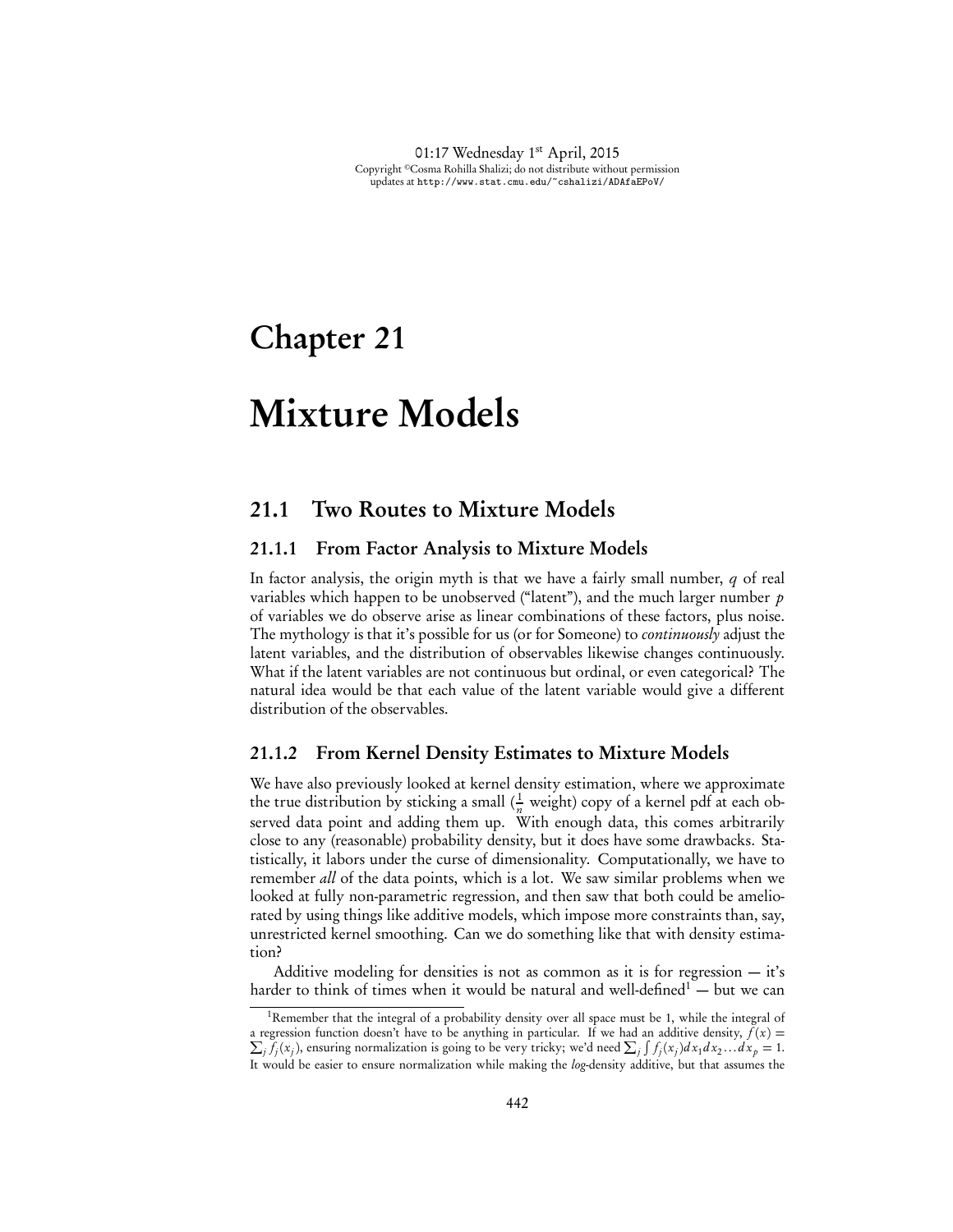do things to restrict density estimation. For instance, instead of putting a copy of the kernel at *every* point, we might pick a small number  $K \ll n$  of points, which we feel are somehow typical or representative of the data, and put a copy of the kernel at each one (with weight  $\frac{1}{K}$ ). This uses less memory, but it ignores the other data points, and lots of them are probably very similar to those points we're taking as prototypes. The differences between prototypes and many of their neighbors are just matters of chance or noise. Rather than remembering all of those noisy details, why not collapse those data points, and just remember their common distribution? Different regions of the data space will have different shared distributions, but we can just combine them.

#### 21.1.3 Mixture Models

More formally, we say that a distribution *f* is a mixture of *K* component distributions  $f_1, f_2, \ldots, f_K$  if

$$
f(x) = \sum_{k=1}^{K} \lambda_k f_k(x)
$$
\n(21.1)

with the  $\lambda_k$  being the **mixing weights**,  $\lambda_k > 0$ ,  $\sum_k \lambda_k = 1$ . Eq. 21.1 is a complete stochastic model, so it gives us a recipe for generating new data points: first pick a distribution, with probabilities given by the mixing weights, and then generate one observation according to that distribution. Symbolically,

$$
Z \sim \text{Mult}(\lambda_1, \lambda_2, \dots \lambda_K) \tag{21.2}
$$

$$
X|Z \sim f_Z \tag{21.3}
$$

where I've introduced the discrete random variable *Z* which says which component *X* is drawn from.

I haven't said what kind of distribution the  $f_k$ s are. In principle, we could make these completely arbitrary, and we'd still have a perfectly good mixture model. In practice, a lot of effort is given over to **parametric mixture** models, where the  $f_k$ are all from the same parametric family, but with different parameters — for instance they might all be Gaussians with different centers and variances, or all Poisson distributions with different means, or all power laws with different exponents. (It's not necessary, just customary, that they all be of the same kind.) We'll write the parameter, or parameter vector, of the  $k^{\text{th}}$  component as  $\theta_k$ , so the model becomes

$$
f(x) = \sum_{k=1}^{K} \lambda_k f(x; \theta_k)
$$
 (21.4)

The over-all parameter vector of the mixture model is thus  $\theta = (\lambda_1, \lambda_2, \dots \lambda_K, \theta_1, \theta_2, \dots \theta_K)$ .

Let's consider two extremes. When  $K = 1$ , we have a simple parametric distribution, of the usual sort, and density estimation reduces to estimating the parameters, by maximum likelihood or whatever else we feel like. On the other hand when

features are independent of each other.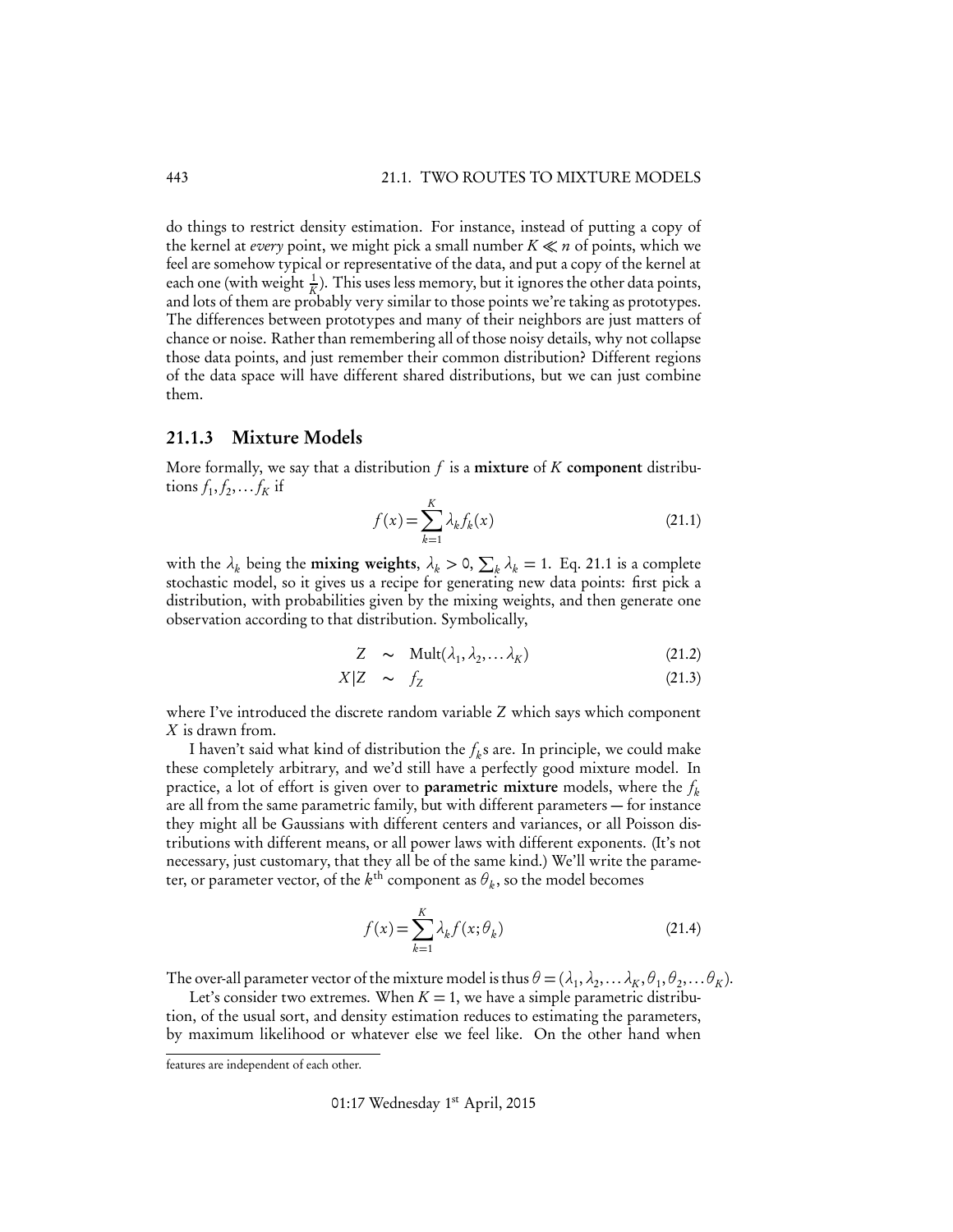$K = n$ , the number of observations, we have gone back towards kernel density estimation. If *K* is fixed as *n* grows, we still have a parametric model, and avoid the curse of dimensionality, but a mixture of (say) ten Gaussians is more flexible than a single Gaussian — thought it may still be the case that the true distribution just can't be written as a ten-Gaussian mixture. So we have our usual bias-variance or accuracyprecision trade-off — using many components in the mixture lets us fit many distributions very accurately, with low approximation error or bias, but means we have more parameters and so we can't fit any one of them as precisely, and there's more variance in our estimates.

#### 21.1.4 Geometry

In Chapter 18, we looked at principal components analysis, which finds linear structures with *q* space (lines, planes, hyper-planes, . . .) which are good approximations to our *p*-dimensional data,  $q \ll p$ . In Chapter 19, we looked at factor analysis, where which imposes a statistical model for the distribution of the data around this *q*-dimensional plane (Gaussian noise), and a statistical model of the distribution of representative points on the plane (also Gaussian). This set-up is implied by the mythology of linear continuous latent variables, but can arise in other ways.

Now, we know from geometry that it takes  $q+1$  points to define a *q*-dimensional plane, and that in general any  $q + 1$  points on the plane will do. This means that if we use a mixture model with  $q + 1$  components, we will also get data which clusters around a *q*-dimensional plane. Furthermore, by adjusting the mean of each component, and their relative weights, we can make the global mean of the mixture whatever we like. And we can even match the covariance matrix of any *q*-factor model by using a mixture with  $q + 1$  components<sup>2</sup>. Now, this mixture distribution will hardly ever be exactly the same as the factor model's distribution — mixtures of Gaussians aren't Gaussian, the mixture will usually (but not always) be multimodal while the factor distribution is always unimodal — but it will have the same geometry, the same mean and the same covariances, so we will have to look beyond those to tell them apart. Which, frankly, people hardly ever do.

#### 21.1.5 Identifiability

Before we set about trying to estimate our probability models, we need to make sure that they are identifiable — that if we have distinct representations of the model, they make distinct observational claims. It is easy to let there be too many parameters, or the wrong choice of parameters, and lose identifiability. If there *are* distinct representations which are observationally equivalent, we either need to change our model, change our representation, or fix on a *unique* representation by some convention.

• With additive regression,  $E[Y|X=x] = \alpha + \sum_j f_j(x_j)$ , we can add arbitrary constants so long as they cancel out. That is, we get the same predictions from  $\alpha + c_0 + \sum j f_j(x_j) + c_j$  when  $c_0 = -\sum_j c_j$ . This is another model of the same form,  $\alpha' + \sum_j^{\prime} f_j^{'}(x_j)$ , so it's not identifiable. We dealt with this by imposing

<sup>2</sup>See Bartholomew (1987, pp. 36–38). The proof is tedious algebraically.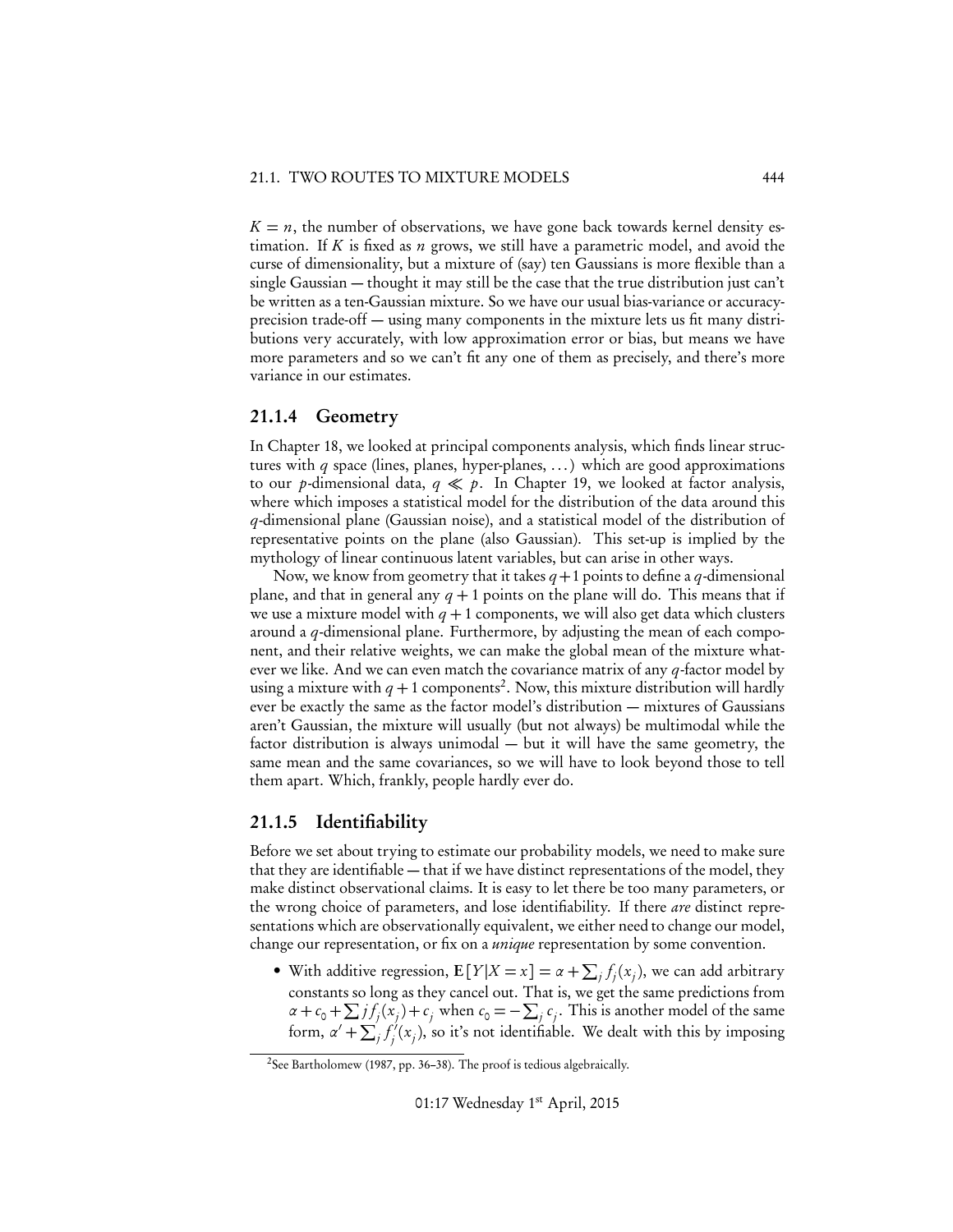the convention that  $\alpha = \mathbf{E}\left[Y\right]$  and  $\mathbf{E}\left[f_j(X_j)\right] = 0$  — we picked out a favorite, convenient representation from the infinite collection of equivalent representations.

- Linear regression becomes unidentifiable with collinear features. Collinearity is a good reason to not use linear regression (i.e., we change the model.)
- Factor analysis is unidentifiable because of the rotation problem. Some people respond by trying to fix on a particular representation, others just ignore it.

Two kinds of identification problems are common for mixture models; one is trivial and the other is fundamental. The trivial one is that we can always swap the labels of any two components with no effect on anything observable at all  $-$  if we decide that component number 1 is now component number 7 and vice versa, that doesn't change the distribution of *X* at all. This label degeneracy can be annoying, especially for some estimation algorithms, but that's the worst of it.

A more fundamental lack of identifiability happens when mixing two distributions from a parametric family just gives us a third distribution from the same family. For example, suppose we have a single binary feature, say an indicator for whether someone will pay back a credit card. We might think there are two kinds of customers, with high- and low- risk of not paying, and try to represent this as a mixture of Bernoulli distribution. If we try this, we'll see that we've gotten a *single* Bernoulli distribution with an intermediate risk of repayment. A mixture of Bernoulli is always just another Bernoulli. More generally, a mixture of discrete distributions over any finite number of categories is just another distribution over those categories<sup>3</sup>

#### 21.1.6 Probabilistic Clustering

Yet another way to view mixture models, which I hinted at when I talked about how they are a way of putting similar data points together into "clusters", where clusters are represented by, precisely, the component distributions. The idea is that all data points of the same type, belonging to the same cluster, are more or less equivalent and all come from the same distribution, and any differences between them are matters of chance. This view *exactly* corresponds to mixture models like Eq. 21.1; the hidden variable *Z* I introduced above in just the cluster label.

One of the very nice things about probabilistic clustering is that Eq. 21.1 actually *claims* something about what the data looks like; it says that it follows a certain distribution. We can check whether it does, and we can check whether *new* data follows this distribution. If it does, great; if not, if the predictions systematically fail, then

<sup>&</sup>lt;sup>3</sup>That is, a mixture of any two  $n = 1$  multinomials is another  $n = 1$  multinomial. This is not generally true when  $n > 1$ ; for instance, a mixture of a Binom(2,0.75) and a Binom(2,0.25) is *not* a Binom(2, *p*) for any *p*. (EXERCISE: show this.) However, both of those binomials is a distribution on *{*0, 1, 2*}*, and so is their mixture. This apparently trivial point actually leads into very deep topics, since it turns out that which models can be written as mixtures of others is strongly related to what properties of the datagenerating process can actually be learned from data: see Lauritzen (1984).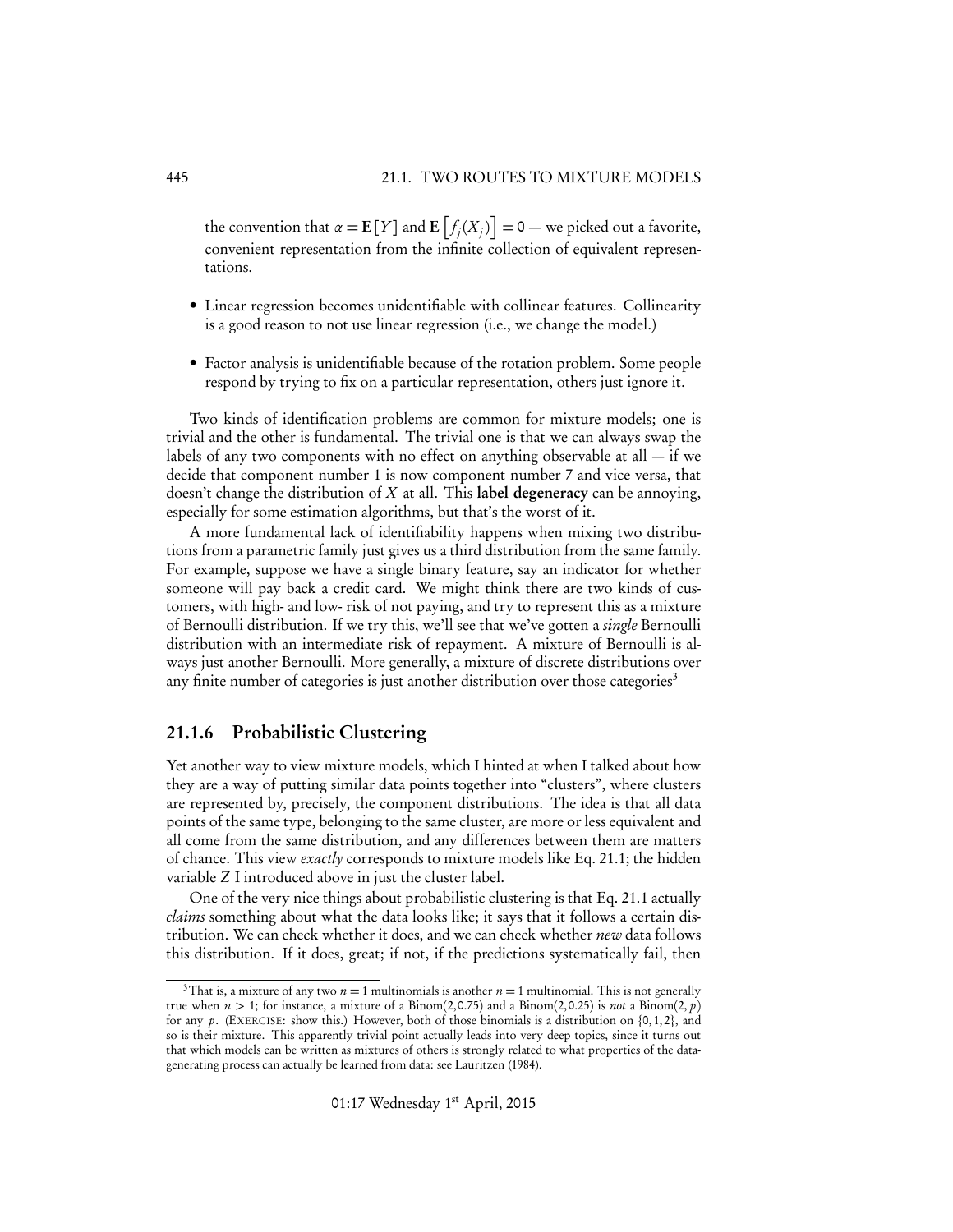the model is wrong. We can compare different probabilistic clusterings by how well they predict (say under cross-validation).<sup>4</sup>

In particular, probabilistic clustering gives us a sensible way of answering the question "how many clusters?" The best number of clusters to use is the number which will best generalize to future data. If we don't want to wait around to get new data, we can approximate generalization performance by cross-validation, or by any other adaptive model selection procedure.

#### 21.1.7 Simulation

Simulating from a mixture model works rather like simulating from a kernel density estimate (§16.7.1). To draw a new value  $\tilde{X}$ , first draw a random integer Z from 1 to *k*, with probabilities  $\lambda_k$ , then draw from the Z<sup>th</sup> mixture component. (That is,  $\tilde{X} | Z \sim f_Z$ .) Note that if we want multiple draws,  $\tilde{X}_1, \tilde{X}_2, \ldots \tilde{X}_b$ , each of them needs an independent *Z*.

#### 21.2 Estimating Parametric Mixture Models

From intro stats., we remember that it's generally a good idea to estimate distributions using maximum likelihood, when we can. How could we do that here?

Remember that the likelihood is the probability (or probability density) of observing our data, as a function of the parameters. Assuming independent samples, that would be

$$
\prod_{i=1}^{n} f(x_i; \theta) \tag{21.5}
$$

for observations  $x_1, x_2,... x_n$ . As always, we'll use the logarithm to turn multiplication into addition:

$$
\ell(\theta) = \sum_{i=1}^{n} \log f(x_i; \theta) \tag{21.6}
$$

$$
= \sum_{i=1}^{n} \log \sum_{k=1}^{K} \lambda_k f(x_i; \theta_k)
$$
 (21.7)

<sup>4</sup>Contrast this with *k*-means or hierarchical clustering, which you may have seen in other classes: they make no predictions, and so we have no way of telling if they are right or wrong. Consequently, comparing different non-probabilistic clusterings is a lot harder!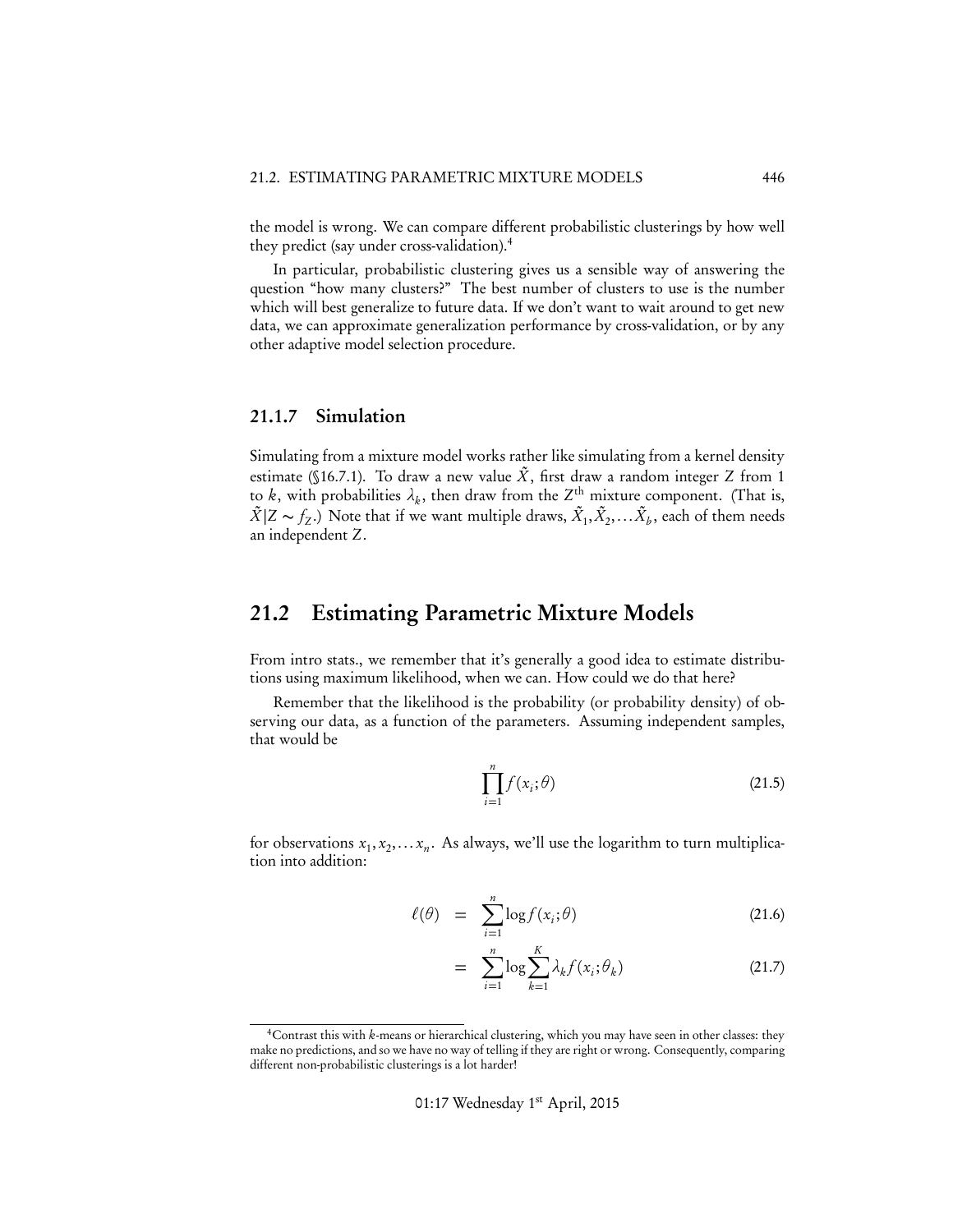Let's try taking the derivative of this with respect to one parameter, say  $\theta_i$ .

$$
\frac{\partial \ell}{\partial \theta_j} = \sum_{i=1}^n \frac{1}{\sum_{k=1}^K \lambda_k f(x_i; \theta_k)} \lambda_j \frac{\partial f(x_i; \theta_j)}{\partial \theta_j}
$$
(21.8)

$$
= \sum_{i=1}^{n} \frac{\lambda_{j} f(x_{i}; \theta_{j})}{\sum_{k=1}^{K} \lambda_{k} f(x_{i}; \theta_{k})} \frac{1}{f(x_{i}; \theta_{j})} \frac{\partial f(x_{i}; \theta_{j})}{\partial \theta_{j}}
$$
(21.9)

$$
= \sum_{i=1}^{n} \frac{\lambda_j f(x_i; \theta_j)}{\sum_{k=1}^{K} \lambda_k f(x_i; \theta_k)} \frac{\partial \log f(x_i; \theta_j)}{\partial \theta_j}
$$
(21.10)

If we just had an ordinary parametric model, on the other hand, the derivative of the log-likelihood would be

$$
\sum_{i=1}^{n} \frac{\partial \log f(x_i; \theta_j)}{\partial \theta_j}
$$
 (21.11)

So maximizing the likelihood for a mixture model is like doing a *weighted* likelihood maximization, where the weight of *xi* depends on cluster, being

$$
w_{ij} = \frac{\lambda_j f(x_i; \theta_j)}{\sum_{k=1}^K \lambda_k f(x_i; \theta_k)}
$$
(21.12)

The problem is that these weights depend on the parameters we are trying to estimate!

Let's look at these weights  $w_{ij}$  a bit more. Remember that  $\lambda_i$  is the probability that the hidden class variable  $Z$  is  $j$ , so the numerator in the weights is the joint probability of getting  $Z = j$  and  $X = x_i$ . The denominator is the marginal probability of getting  $X = x_i$ , so the ratio is the conditional probability of  $Z = i$  given  $X = x_i$ ,

$$
w_{ij} = \frac{\lambda_j f(x_i; \theta_j)}{\sum_{k=1}^K \lambda_k f(x_i; \theta_k)} = p(Z = j | X = x_i; \theta)
$$
\n(21.13)

If we try to estimate the mixture model, then, we're doing weighted maximum likelihood, with weights given by the posterior cluster probabilities. These, to repeat, depend on the parameters we are trying to estimate, so there seems to be a vicious circle.

But, as the saying goes, one man's vicious circle is another man's successive approximation procedure. A crude way of doing this<sup>5</sup> would start with an initial guess about the component distributions; find out which component each point is most likely to have come from; re-estimate the components using only the points assigned to it, etc., until things converge. This corresponds to taking all the weights  $w_{ij}$  to be either 0 or 1. However, it does not maximize the likelihood, since we've seen that to do so we need fractional weights.

What's called the EM algorithm is simply the obvious refinement of this "hard" assignment strategy.

01:17 Wednesday 1<sup>st</sup> April, 2015

<sup>5</sup>Related to what's called "*k*-means" clustering.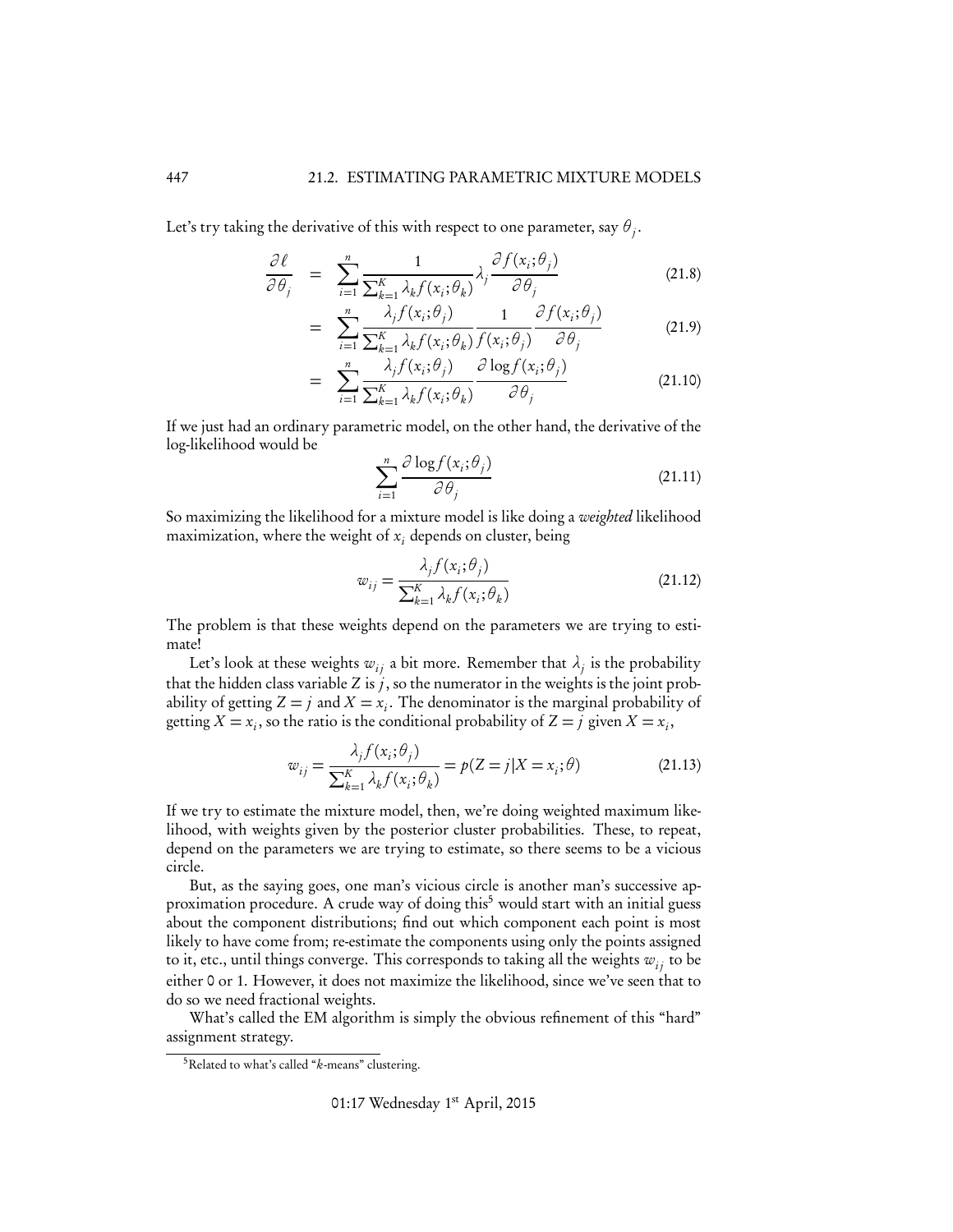- 1. Start with guesses about the mixture components  $\theta_1, \theta_2, \dots \theta_K$  and the mixing weights  $\lambda_1, \ldots \lambda_K$ .
- 2. Until nothing changes very much:
	- (a) Using the current parameter guesses, calculate the weights  $w_{ij}$  (E-step)
	- (b) Using the current weights, maximize the weighted likelihood to get new parameter estimates (M-step)
- 3. Return the final parameter estimates (including mixing proportions) and cluster probabilities

The M in "M-step" and "EM" stands for "maximization", which is pretty transparent. The E stands for "expectation", because it gives us the conditional probabilities of different values of *Z*, and probabilities are expectations of indicator functions. (In fact in some early applications, *Z* was binary, so one really was computing the expectation of *Z*.) The whole thing is also called the "expectation-maximization" algorithm.

#### 21.2.1 More about the EM Algorithm

The EM algorithm turns out to be a general way of maximizing the likelihood when some variables are unobserved, and hence useful for other things besides mixture models. So in this section, where I try to explain why it works, I am going to be a bit more general abstract. (Also, it will actually cut down on notation.) I'll pack the whole sequence of observations  $x_1, x_2, \ldots x_n$  into a single variable *d* (for "data"), and likewise the whole sequence of  $z_1, z_2, \ldots z_n$  into *h* (for "hidden"). What we want to do is maximize

$$
\ell(\theta) = \log p(d; \theta) = \log \sum_{b} p(d, b; \theta)
$$
\n(21.14)

This is generally hard, because even if  $p(d, h; \theta)$  has a nice parametric form, that is lost when we sum up over all possible values of *h* (as we saw above). The essential trick of the EM algorithm is to maximize not the log likelihood, but a *lower bound* on the log-likelihood, which is more tractable; we'll see that this lower bound is sometimes tight, i.e., coincides with the actual log-likelihood, and in particular does so at the global optimum.

We can introduce an arbitrary<sup>6</sup> distribution on *h*, call it  $q(h)$ , and we'll

$$
\ell(\theta) = \log \sum_{b} p(d, b; \theta) \tag{21.15}
$$

$$
= \log \sum_{b} \frac{q(b)}{q(b)} p(d, b; \theta) \tag{21.16}
$$

$$
= \log \sum_{b} q(b) \frac{p(d, b; \theta)}{q(b)} \tag{21.17}
$$

6Well, almost arbitrary; it shouldn't give probability zero to value of *h* which has positive probability for all  $\theta$ .

#### 01:17 Wednesday 1st April, 2015

[[TODO: Give explicit update for mixing proportions]] [[TODO: Discuss continuous case]]

[[TODO: Relate general formulation here to explicit mixture set-up]]

[[TODO: Discuss other missing data approaches, including Monte Carlo EM and Geyer's Monte Carlo missing data]]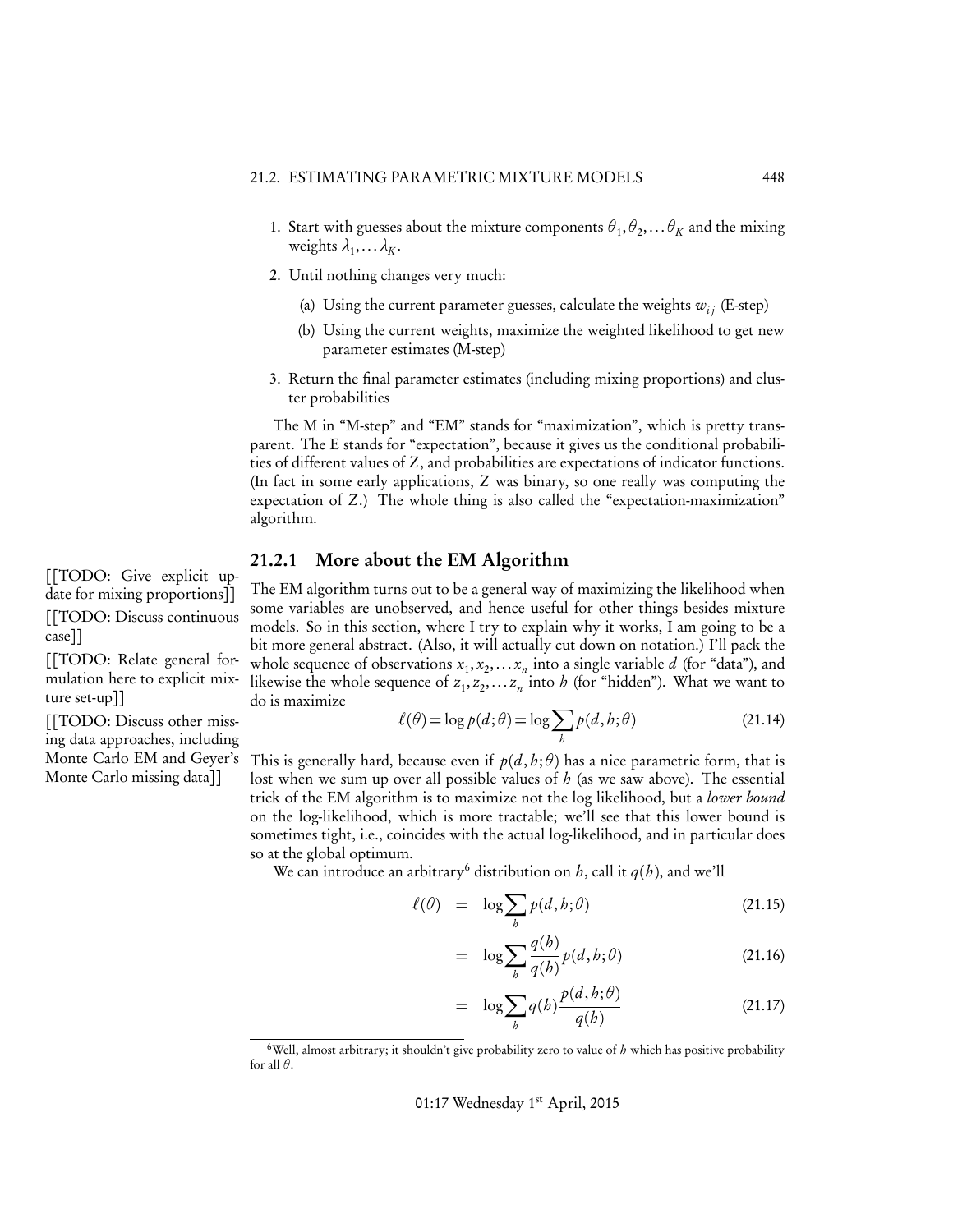

 $curve(log(x), from=0.4, to=2.1)$ segments(0.5,log(0.5),2,log(2),lty=2)

FIGURE 21.1: *The logarithm is a concave function, i.e., the curve connecting any two points lies above the straight line doing so. Thus the average of logarithms is less than the logarithm of the average.*

So far so trivial.

Now we need a geometric fact about the logarithm function, which is that its curve is concave: if we take any two points on the curve and connect them by a straight line, the curve lies above the line (Figure 21.1). Algebraically, this means that

$$
w \log t_1 + (1 - w) \log t_2 \le \log w t_1 + (1 - w) t_2 \tag{21.18}
$$

for any  $0 \le w \le 1$ , and any points  $t_1, t_2 > 0$ . Nor does this just hold for two points: for any *r* points  $t_1, t_2,... t_r > 0$ , and any set of non-negative weights  $\sum_{i=1}^r w_i = 1$ ,

$$
\sum_{i=1}^{r} w_i \log t_i \le \log \sum_{i=1}^{r} w_i t_i \tag{21.19}
$$

In words: the log of the average is at least the average of the logs. This is called Jensen's inequality. So

$$
\log \sum_{b} q(b) \frac{p(d, b; \theta)}{q(b)} \ge \sum_{b} q(b) \log \frac{p(d, b; \theta)}{q(b)} \tag{21.20}
$$

$$
\equiv J(q,\theta) \tag{21.21}
$$

We are bothering with this because we hope that it will be easier to maximize this lower bound on the likelihood than the actual likelihood, and the lower bound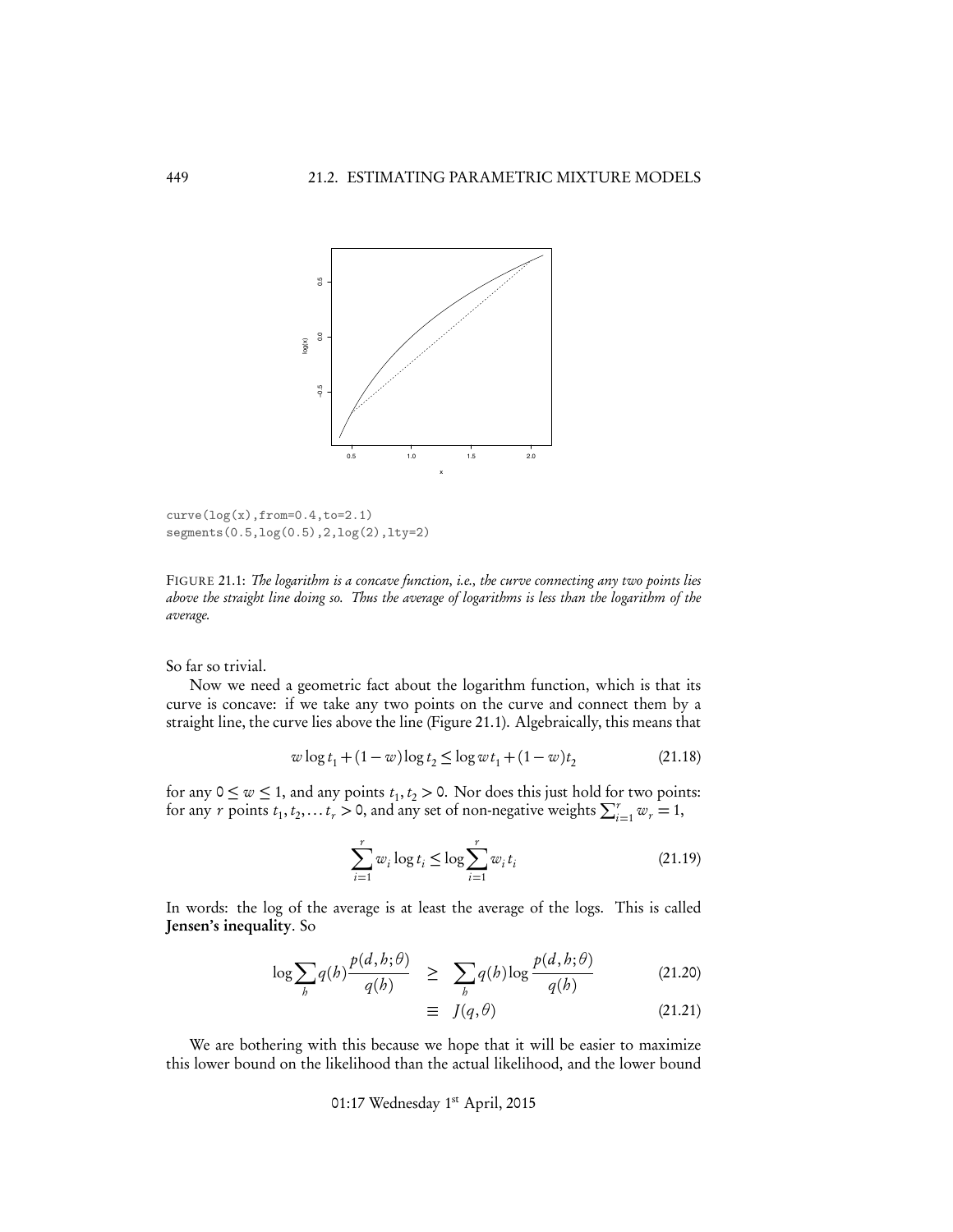is reasonably tight. As to tightness, suppose that  $q(h) = p(h|d; \theta)$ . Then

$$
\frac{p(d, h; \theta)}{q(b)} = \frac{p(d, h; \theta)}{p(b|d; \theta)} = \frac{p(d, h; \theta)}{p(b, d; \theta)/p(d; \theta)} = p(d; \theta)
$$
(21.22)

no matter what *h* is. So with that choice of  $q$ ,  $J(q, \theta) = \ell(\theta)$  and the lower bound is tight. Also, since  $J(q, \theta) \leq \ell(\theta)$ , this choice of *q* maximizes *J* for fixed  $\theta$ .

Here's how the EM algorithm goes in this formulation.

- 1. Start with an initial guess  $\theta^{(0)}$  about the components and mixing weights.
- 2. Until nothing changes very much
	- (a) E-step:  $q^{(t)} = \text{argmax}_q J(q, \theta^{(t)})$
	- (b) M-step:  $\theta^{(t+1)} = \text{argmax}_{\theta} J(q^{(t)}, \theta)$
- 3. Return final estimates of  $\theta$  and  $q$

The E and M steps are now nice and symmetric; both are about maximizing *J*. It's easy to see that, after the E step,

$$
J(q^{(t)}, \theta^{(t)}) \ge J(q^{(t-1)}, \theta^{(t)})
$$
\n(21.23)

and that, after the M step,

$$
J(q^{(t)}, \theta^{(t+1)}) \ge J(q^{(t)}, \theta^{(t)})
$$
\n(21.24)

Putting these two inequalities together,

$$
J(q^{(t+1)}, \theta^{(t+1)}) \geq J(q^{(t)}, \theta^{(t)}) \tag{21.25}
$$

$$
\ell(\theta^{(t+1)}) \quad \geq \quad \ell(\theta^{(t)}) \tag{21.26}
$$

So each EM iteration can only improve the likelihood, guaranteeing convergence to a local maximum. Since it only guarantees a local maximum, it's a good idea to try a few different initial values of  $\hat{\theta}^{(0)}$  and take the best.

We saw above that the maximization in the E step is just computing the posterior probability  $p(h|d; \theta)$ . What about the maximization in the M step?

$$
\sum_{b} q(b) \log \frac{p(d, b; \theta)}{q(b)} = \sum_{b} q(b) \log p(d, b; \theta) - \sum_{b} q(b) \log q(b) \tag{21.27}
$$

The second sum doesn't depend on  $\theta$  at all, so it's irrelevant for maximizing, giving us back the optimization problem from the last section. This confirms that using the lower bound from Jensen's inequality hasn't yielded a different algorithm!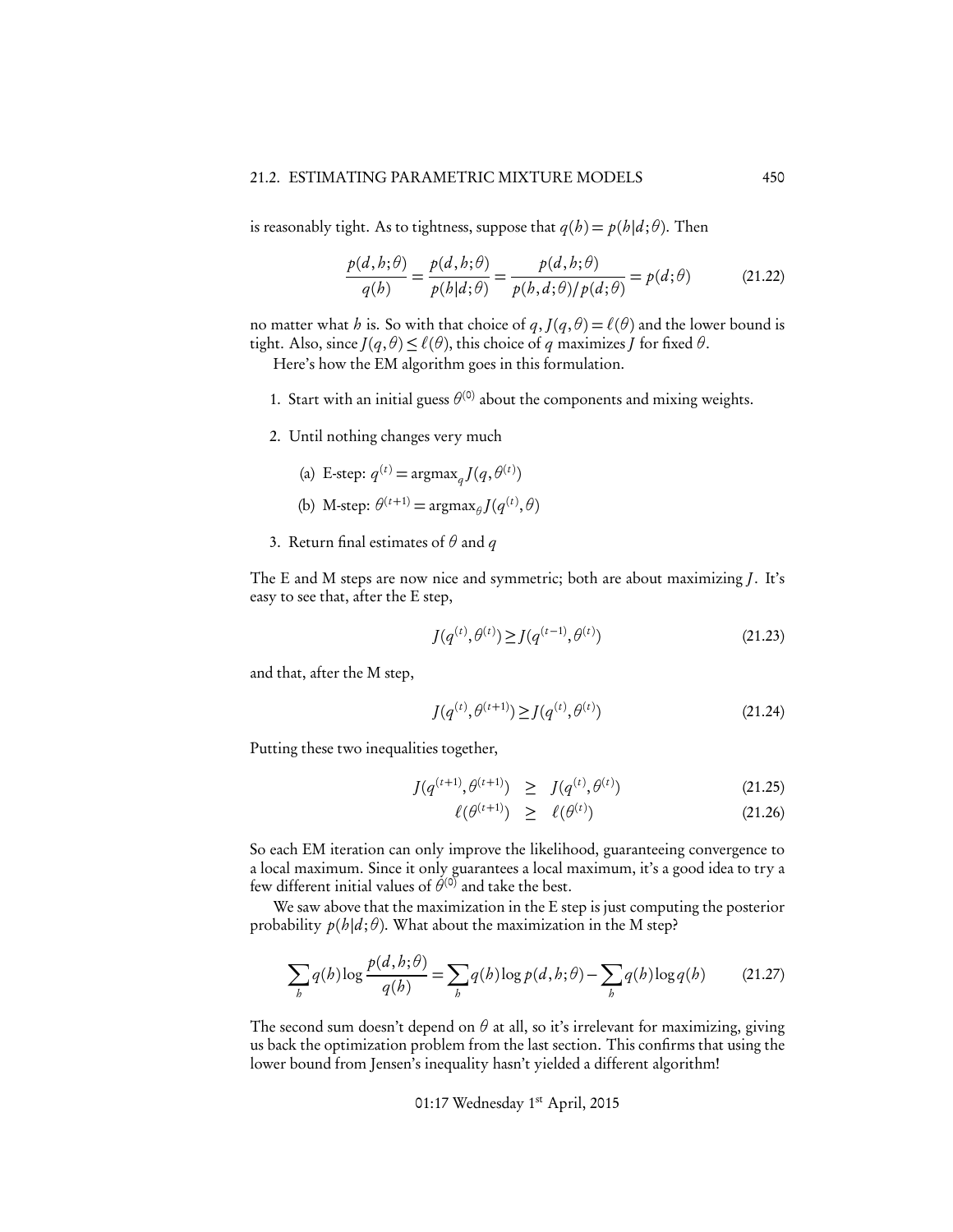#### 21.2.2 Further Reading on and Applications of EM

My presentation of the EM algorithm draws *heavily* on Neal and Hinton (1998).

Because it's so general, the EM algorithm is applied to *lots* of problems with missing data or latent variables. Traditional estimation methods for factor analysis, for example, can be replaced with EM. (Arguably, some of the older methods *were* versions of EM.) A common problem in time-series analysis and signal processing is that of "filtering" or "state estimation": there's an unknown signal  $S_t$ , which we want to know, but all we get to observe is some noisy, corrupted measurement,  $X_t = h(S_t) + \eta_t$ . (A historically important example of a "state" to be estimated from noisy measurements is "Where is our rocket and which way is it headed?" — see McGee and Schmidt, 1985.) This is solved by the EM algorithm, with the signal as the hidden variable; Fraser (2008) gives a really good introduction to such models and how they use EM.

Instead of just doing mixtures of densities, one can also do mixtures of predictive models, say mixtures of regressions, or mixtures of classifiers. The hidden variable *Z* here controls which regression function to use. A general form of this is what's known as a mixture-of-experts model (Jordan and Jacobs, 1994; Jacobs, 1997) — each predictive model is an "expert", and there can be a quite complicated set of hidden variables determining which expert to use when.

The EM algorithm is so useful and general that it has in fact been re-invented multiple times. The name "EM algorithm" comes from the statistics of mixture models in the late 1970s; in the time series literature it's been known since the 1960s as the "Baum-Welch" algorithm.

#### 21.2.3 Topic Models and Probabilistic LSA

Mixture models over words provide an alternative to latent semantic indexing (§18.4) for document analysis. Instead of finding the principal components of the bag-ofwords vectors, the idea is as follows. There are a certain number of topics which documents in the corpus can be about; each topic corresponds to a distribution over words. The distribution of words in a document is a mixture of the topic distributions. That is, one can generate a bag of words by first picking a topic according to a multinomial distribution (topic *i* occurs with probability  $\lambda_i$ ), and then picking a word from that topic's distribution. The distribution of topics varies from document to document, and this is what's used, rather than projections on to the principal components, to summarize the document. This idea was, so far as I can tell, introduced by Hofmann (1999), who estimated everything by EM. Latent Dirichlet allocation, due to Blei and collaborators (Blei *et al.*, 2003) is an important variation which smoothes the topic distributions; there is a CRAN package called 1 da. Blei and Lafferty (2009) is a good recent review paper of the area.

#### 21.3 Non-parametric Mixture Modeling

We could replace the M step of EM by some other way of estimating the distribution of each mixture component. This could be a fast-but-crude estimate of parameters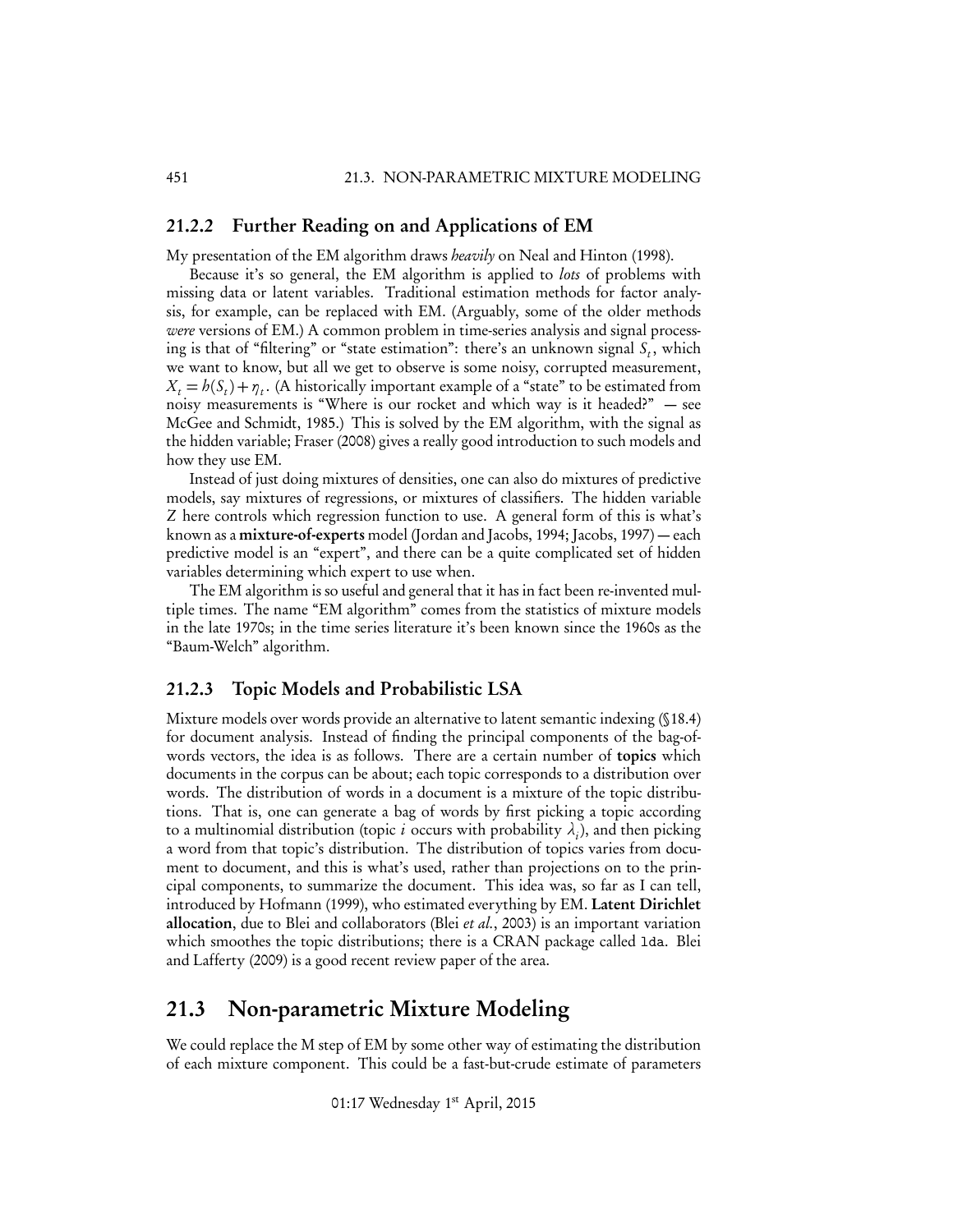(say a method-of-moments estimator if that's simpler than the MLE), or it could even be a non-parametric density estimator of the type we talked about in Chapter 16. (Similarly for mixtures of regressions, etc.) Issues of dimensionality re-surface now, as well as convergence: because we're not, in general, increasing *J* at each step, it's harder to be sure that the algorithm will in fact converge. This is an active area of research.

## 21.4 Worked Computing Example: Snoqualmie Falls Revisited

#### 21.4.1 Mixture Models in R

There are several R packages which implement mixture models. The mclust package (http://www.stat.washington.edu/mclust/) is pretty much standard for Gaussian mixtures. One of the most recent and powerful is mixtools (Benaglia *et al.*, 2009), which, in addition to classic mixtures of parametric densities, handles mixtures of regressions and some kinds of non-parametric mixtures. The FlexMix package (Leisch, 2004) is (as the name implies) very good at flexibly handling complicated situations, though you have to do some programming to take advantage of this.

#### 21.4.2 Fitting a Mixture of Gaussians to Real Data

Let's go back to the Snoqualmie Falls data set, last used in §12.7<sup>7</sup>. There we built a system to forecast whether there would be precipitation on day *t*, on the basis of how much precipitation there was on day  $t - 1$ . Let's look at the distribution of the amount of precipitation on the wet days.

```
snoqualmie <- scan("http://www.stat.washington.edu/peter/book.data/set1",skip=1)
snoq <- snoqualmie [snoqualmie > 0]
```
Figure 21.2 shows a histogram (with a fairly large number of bins), together with a simple kernel density estimate. This suggests that the distribution is rather skewed to the right, which is reinforced by the simple summary statistics:

summary(snoq) ## Min. 1st Qu. Median Mean 3rd Qu. Max. ## 1.0 6.0 19.0 32.3 44.0 463.0

Notice that the mean is larger than the median, and that the distance from the first quartile to the median is much smaller (13/100 of an inch of precipitation) than that from the median to the third quartile (25/100 of an inch). One way this could arise, of course, is if there are multiple types of wet days, each with a different characteristic distribution of precipitation.

We'll look at this by trying to fit Gaussian mixture models with varying numbers of components. We'll start by using a mixture of two Gaussians. We *could* code up

 $7$ See that section for explanations of some of the data manipulation done in this section.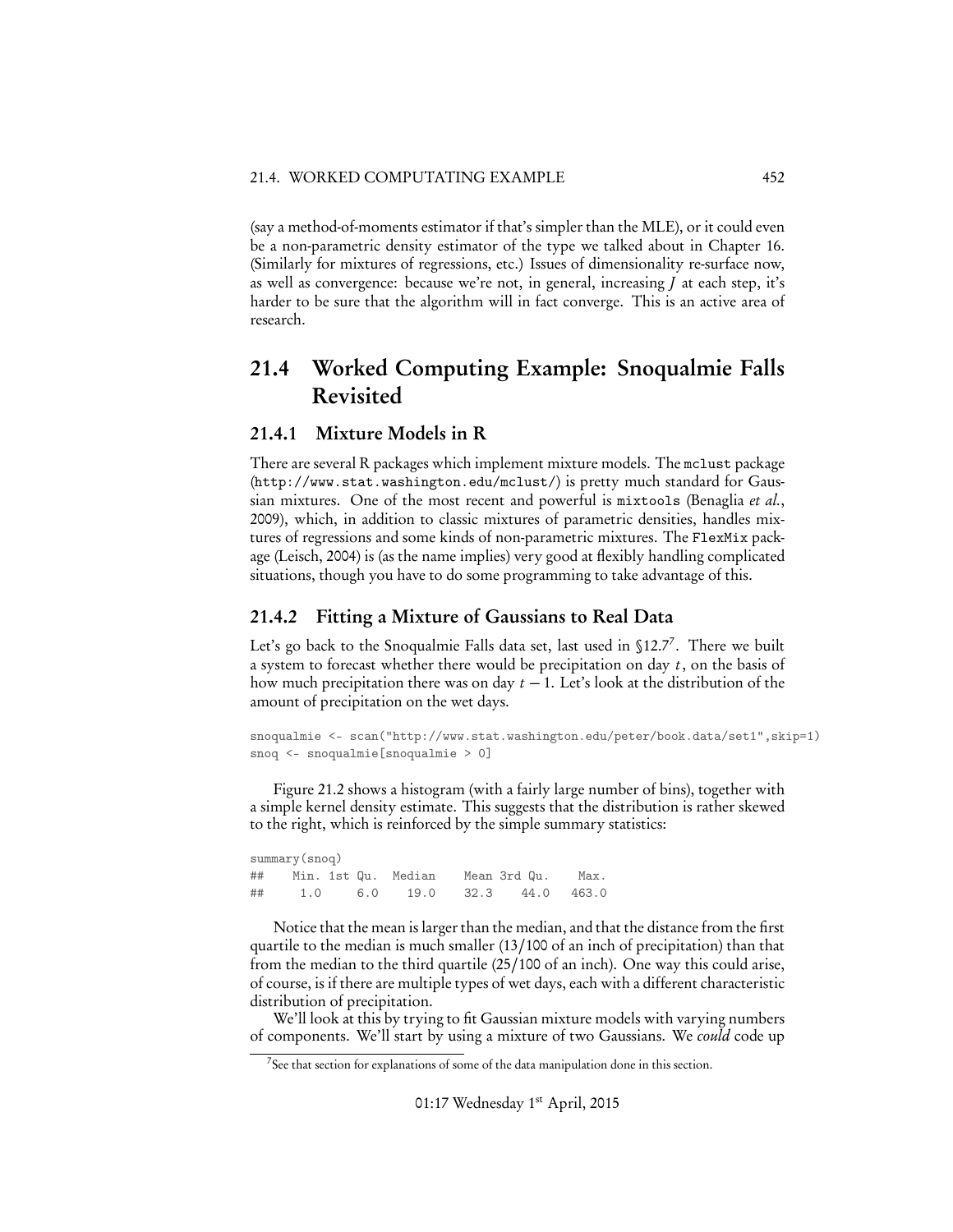

plot(hist(snoq,breaks=101),col="grey",border="grey",freq=FALSE, xlab="Precipitation (1/100 inch)",main="Precipitation in Snoqualmie Falls") lines(density(snoq),lty="dashed")

FIGURE 21.2: *Histogram (grey) for precipitation on wet days in Snoqualmie Falls. The dashed line is a kernel density estimate, which is not completely satisfactory. (It gives non-trivial probability to negative precipitation, for instance.)*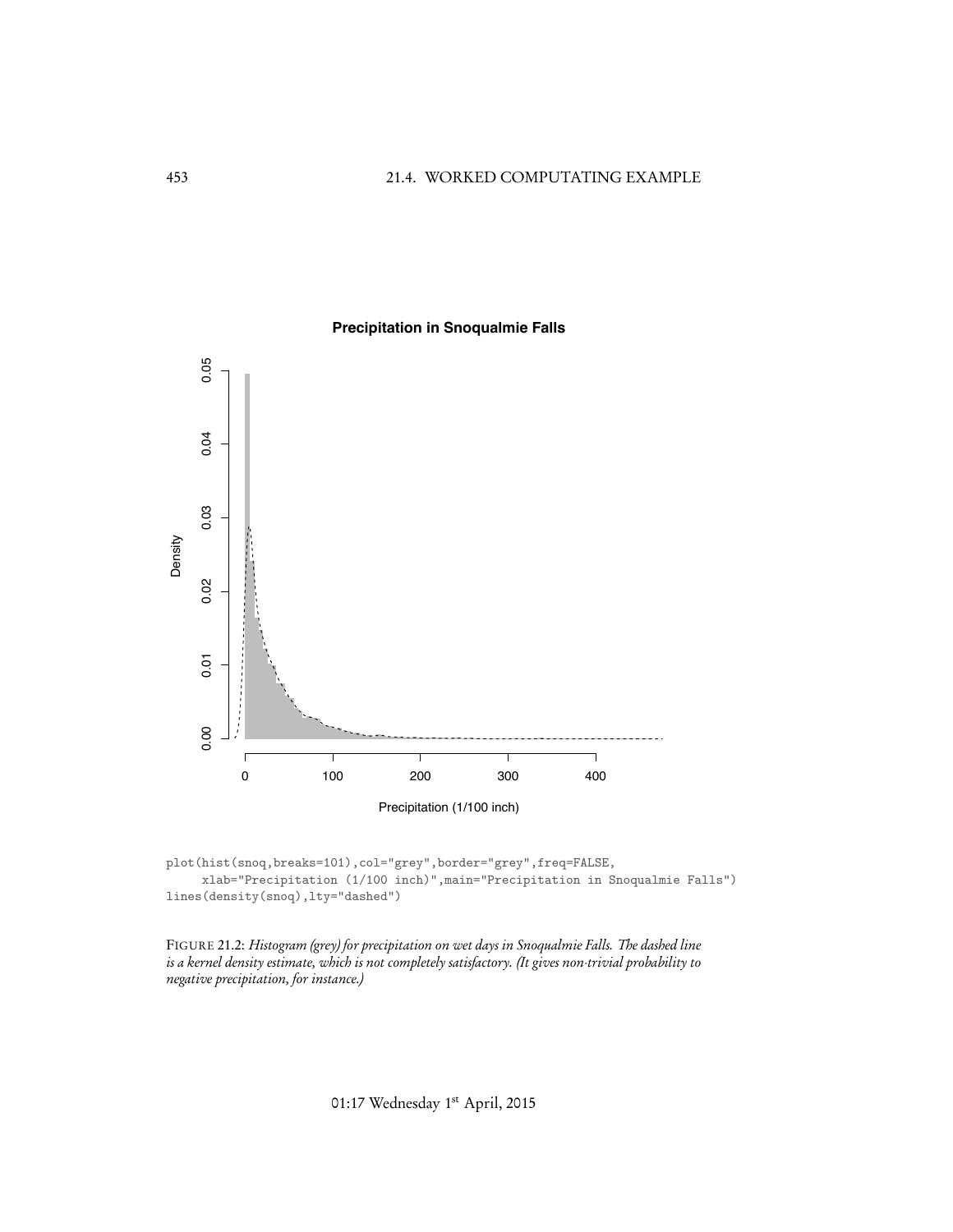the EM algorithm for fitting this mixture model from scratch, but instead we'll use the mixtools package.

```
library(mixtools)
snoq.k2 <- normalmixEM(snoq,k=2,maxit=100,epsilon=0.01)
```
The EM algorithm "runs until convergence", i.e., until things change so little that we don't care any more. For the implementation in mixtools, this means running until the log-likelihood changes by less than epsilon. The default tolerance for convergence is not  $10^{-2}$ , as here, but  $10^{-8}$ , which can take a very long time indeed. The algorithm also stops if we go over a maximum number of iterations, even if it has not converged, which by default is 1000; here I have dialed it down to 100 for safety's sake. What happens?

snoq.k2 <- normalmixEM(snoq, k=2, maxit=100, epsilon=0.01)

```
summary(snoq.k2)
## summary of normalmixEM object:
          comp 1 comp 2
## lambda 0.557523 0.442477
## mu 10.266161 60.009440
## sigma 8.510234 44.997233
## loglik at estimate: -32681
```
There are two components, with weights (lambda) of about 0.56 and 0.44, two means (mu) and two standard deviations (sigma). The over-all log-likelihood, obtained after 59 iterations, is  $-32681.21$ . (Demanding convergence to  $\pm 10^{-8}$  would thus have required the log-likelihood to change by less than one part in a trillion, which is quite excessive when we only have 6920 observations.)

We can plot this along with the histogram of the data and the non-parametric density estimate. I'll write a little function for it.

```
plot.normal.components <- function(mixture,component.number,...) {
  curve(mixture$lambda[component.number] *
        dnorm(x,mean=mixture$mu[component.number],
        sd=mixture$sigma[component.number]), add=TRUE, ...)
}
```
This adds the density of a given component to the current plot, but scaled by the share it has in the mixture, so that it is visually comparable to the over-all density.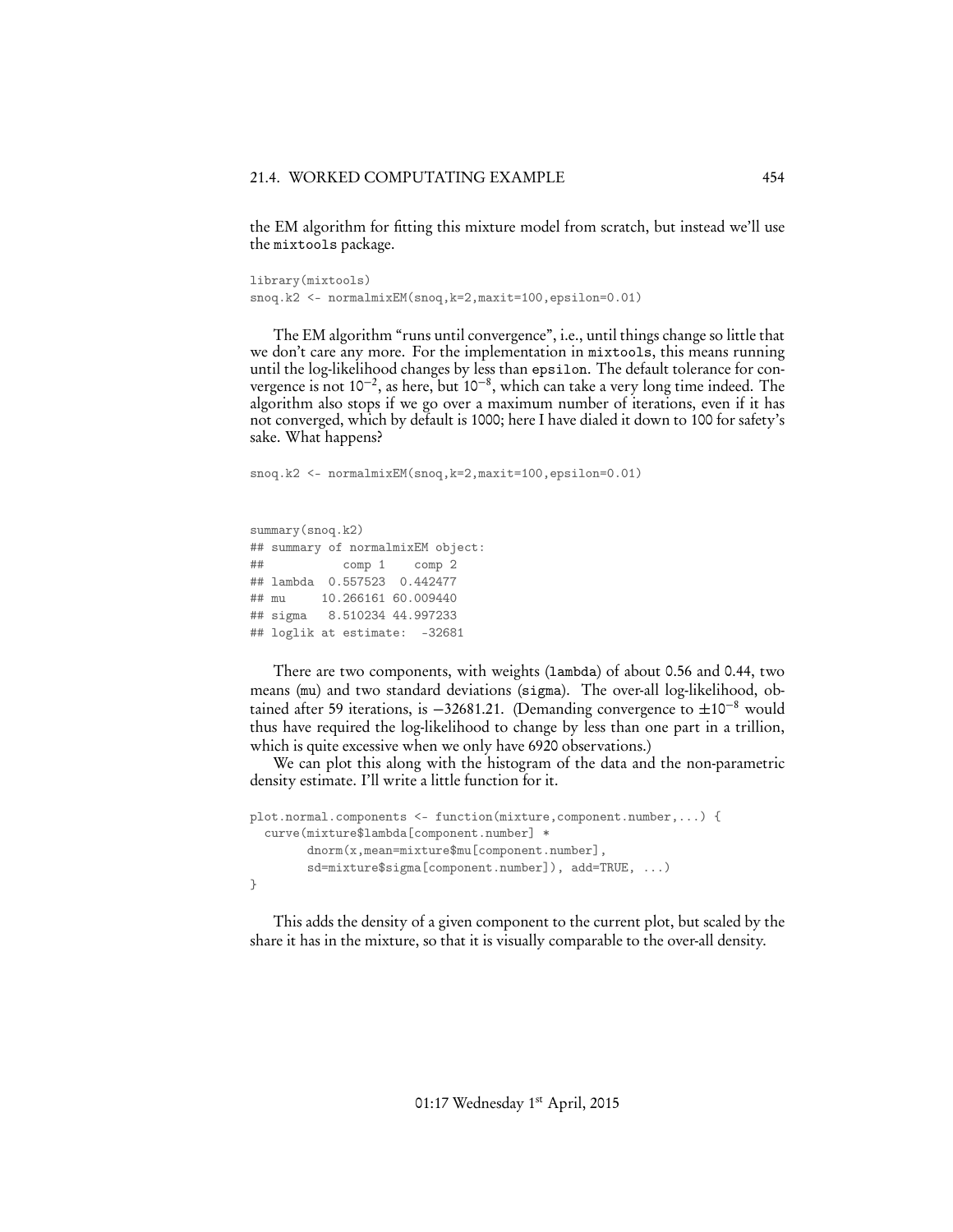

plot(hist(snoq,breaks=101),col="grey",border="grey",freq=FALSE, xlab="Precipitation (1/100 inch)",main="Precipitation in Snoqualmie Falls") lines(density(snoq),lty=2) invisible(sapply(1:2,plot.normal.components,mixture=snoq.k2))

FIGURE 21.3: *As in the previous figure, plus the components of a mixture of two Gaussians, fitted to the data by the EM algorithm (dashed lines). These are scaled by the mixing weights of the components.*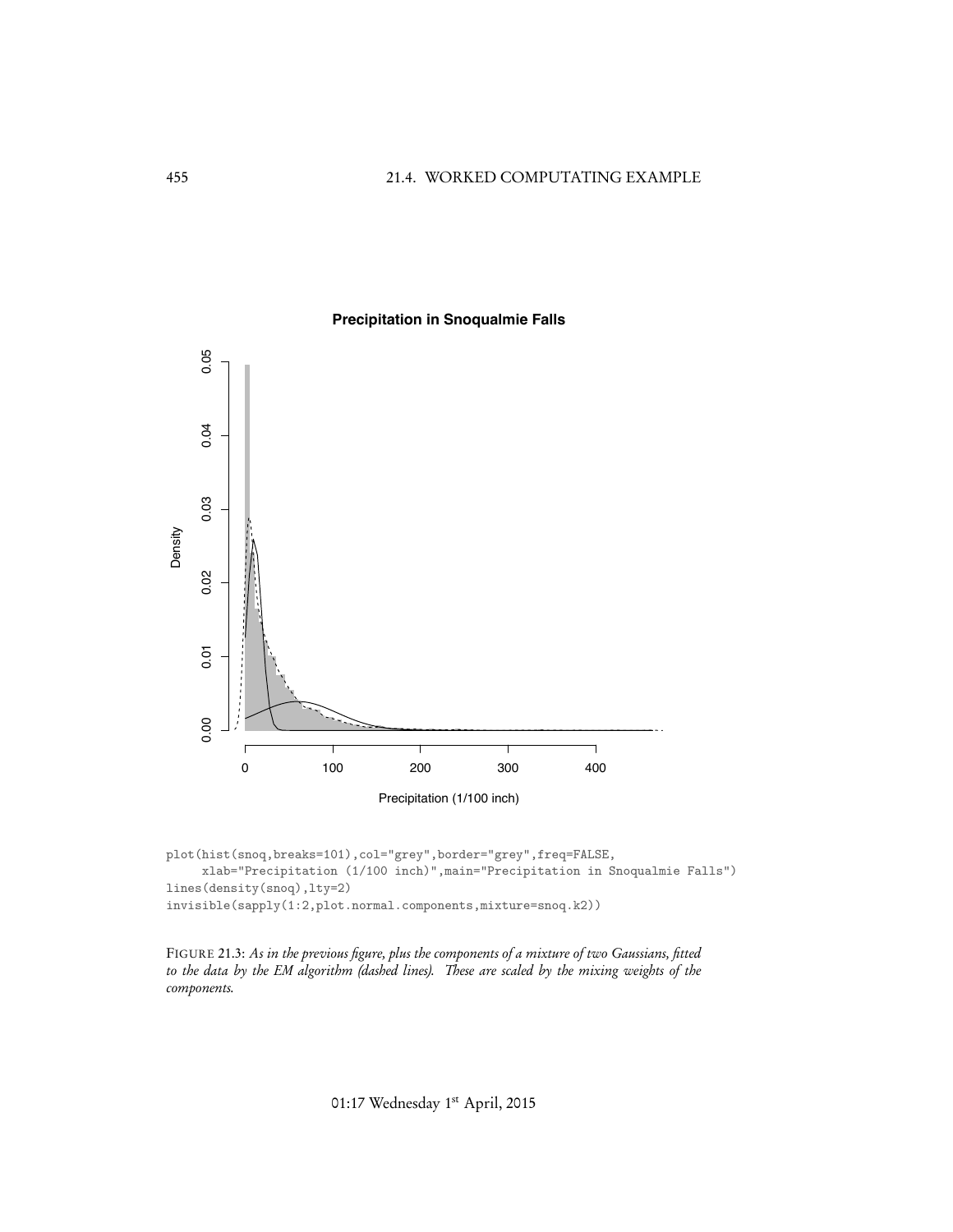#### 21.4.3 Calibration-checking for the Mixture

Examining the two-component mixture, it does not look altogether satisfactory — it seems to consistently give too much probability to days with about 1 inch of precipitation. Let's think about how we could check things like this.

When we looked at logistic regression, we saw how to check probability forecasts by checking calibration — events predicted to happen with probability *p* should in fact happen with frequency  $\approx p$ . Here we don't have a binary event, but we do have lots of probabilities. In particular, we have a cumulative distribution function  $F(x)$ , which tells us the probability that the precipitation is  $\leq x$  on any given day. When *x* is continuous and has a continuous distribution,  $F(x)$  should be uniformly distributed.<sup>8</sup> The CDF of a two-component mixture is

$$
F(x) = \lambda_1 F_1(x) + \lambda_2 F_2(x) \tag{21.28}
$$

and similarly for more components. A little R experimentation gives a function for computing the CDF of a Gaussian mixture:

```
pnormmix <- function(x,mixture) {
  lambda <- mixture$lambda
  k <- length(lambda)
  pnorm.from.mix <- function(x,component) {
   lambda[component]*pnorm(x,mean=mixture$mu[component],
                            sd=mixture$sigma[component])
  }
  pnorms <- sapply(1:k,pnorm.from.mix,x=x)
 return(rowSums(pnorms))
}
```
and so produce a plot like Figure 21.4. We do not have the tools to assess whether the *size* of the departure from the main diagonal is significant<sup>9</sup>, but the fact that the errors are so very structured is rather suspicious.

 $8$ We saw this principle when we looked at generating random variables in Chapter 5.

<sup>9</sup>Though we could: the most straight-forward thing to do would be to simulate from the mixture, and repeat this with simulation output.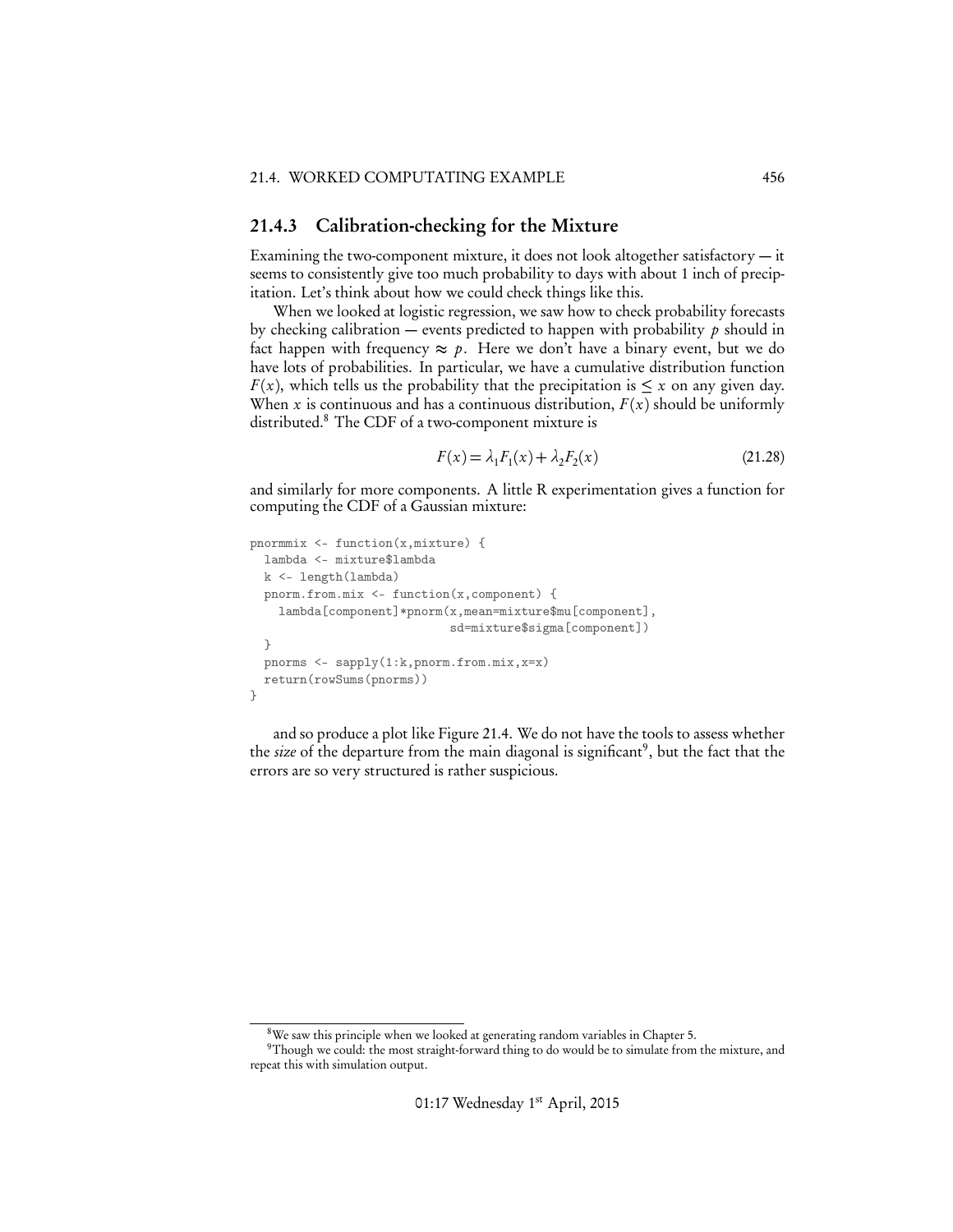

distinct.snoq <- sort(unique(snoq)) tcdfs <- pnormmix(distinct.snoq,mixture=snoq.k2) ecdfs <- ecdf(snoq)(distinct.snoq) plot(tcdfs,ecdfs,xlab="Theoretical CDF",ylab="Empirical CDF",xlim=c(0,1), ylim=c(0,1)) abline(0,1)

FIGURE 21.4: *Calibration plot for the two-component Gaussian mixture. For each distinct value of precipitation x, we plot the fraction of days predicted by the mixture model to have*  $\leq$  *x precipitation on the horizontal axis, versus the actual fraction of days*  $\leq$  *x*.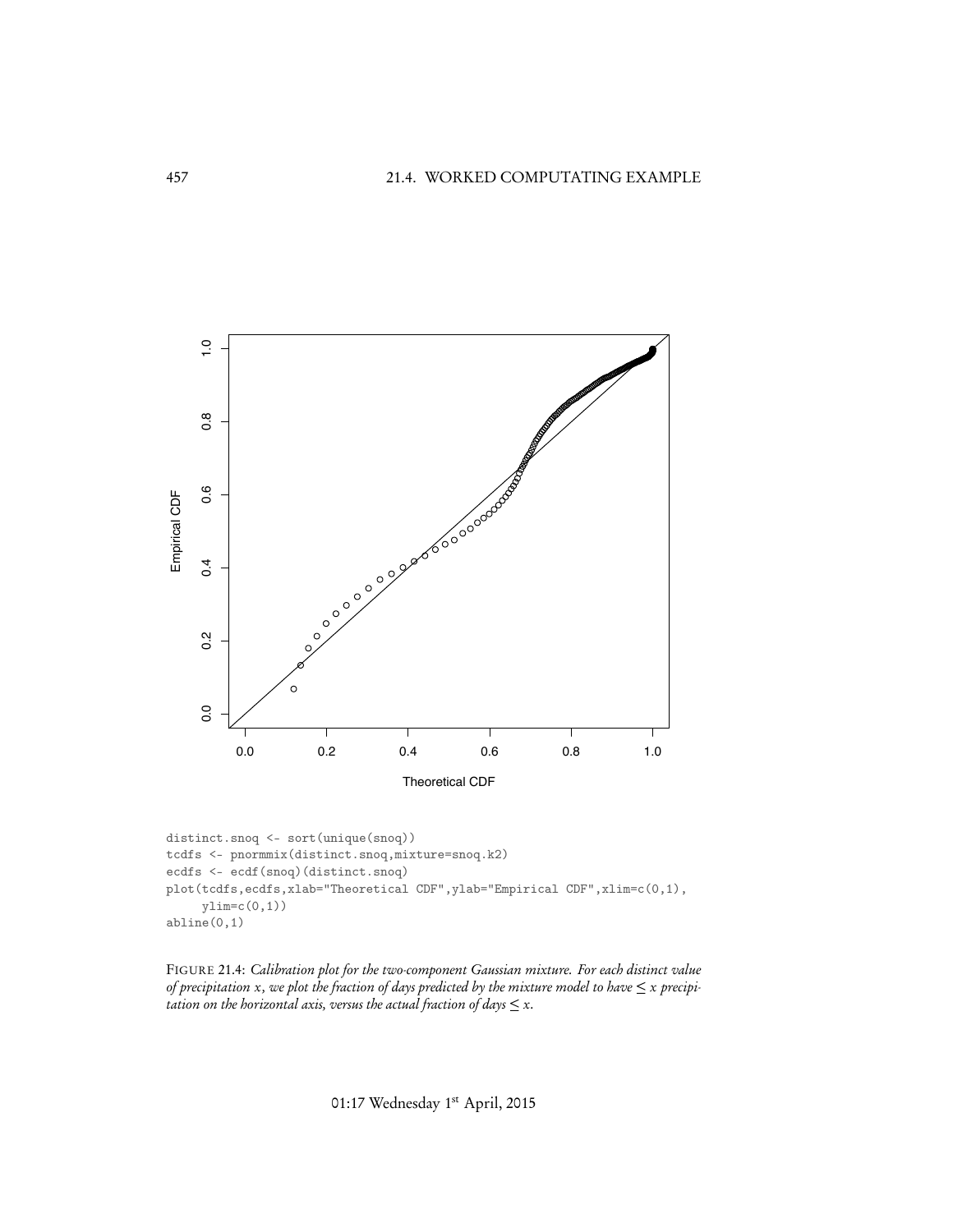#### 21.4.4 Selecting the Number of Components by Cross-Validation

Since a two-component mixture seems iffy, we could consider using more components. By going to three, four, etc. components, we improve our in-sample likelihood, but of course expose ourselves to the danger of over-fitting. Some sort of model selection is called for. We could do cross-validation, or we could do hypothesis testing. Let's try cross-validation first.

We can already do fitting, but we need to calculate the log-likelihood on the heldout data. As usual, let's write a function; in fact, let's write two.

```
dnormalmix <- function(x,mixture,log=FALSE) {
  lambda <- mixture$lambda
  k <- length(lambda)
  # Calculate share of likelihood for all data for one component
  like.component <- function(x,component) {
    lambda[component]*dnorm(x,mean=mixture$mu[component],
                            sd=mixture$sigma[component])
  }
  # Create array with likelihood shares from all components over all data
  likes <- sapply(1:k,like.component,x=x)
  # Add up contributions from components
  d <- rowSums(likes)
  if (log) {
    d \leftarrow \log(d)}
  return(d)
}
loglike.normalmix <- function(x,mixture) {
  loglike <- dnormalmix(x,mixture,log=TRUE)
  return(sum(loglike))
}
```
To check that we haven't made a big mistake in the coding:

```
loglike.normalmix(snoq,mixture=snoq.k2)
## [1] -32681
```
which matches the log-likelihood reported by summary(snoq.k2). But our function can be used on different data!

We *could* do five-fold or ten-fold CV, but just to illustrate the approach we'll do simple data-set splitting, where a randomly-selected half of the data is used to fit the model, and half to test.

```
n <- length(snoq)
data.points <- 1:n
data.points <- sample(data.points) # Permute randomly
train \leq data.points [1:floor(n/2)] # First random half is training
test \leq data.points[-(1:floor(n/2))] # 2nd random half is testing
```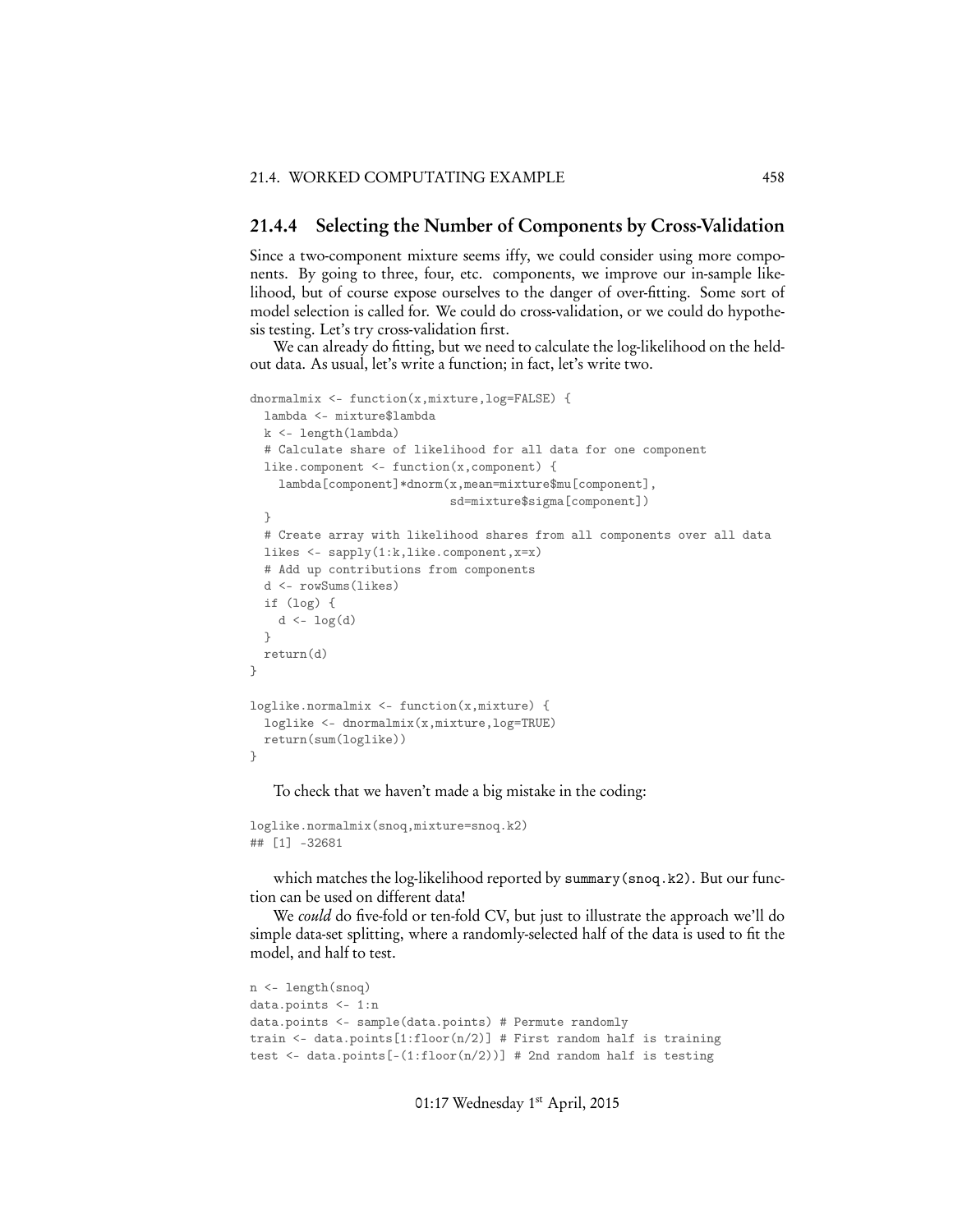```
candidate.component.numbers <- 2:10
loglikes <- vector(length=1+length(candidate.component.numbers))
# k=1 needs special handling
mu<-mean(snoq[train]) # MLE of mean
sigma <- sd(snoq[train])*sqrt((n-1)/n) # MLE of standard deviation
loglikes[1] <- sum(dnorm(snoq[test],mu,sigma,log=TRUE))
for (k in candidate.component.numbers) {
 mixture <- normalmixEM(snoq[train],k=k,maxit=400,epsilon=1e-2)
  loglikes[k] <- loglike.normalmix(snoq[test],mixture=mixture)
}
```
When you run this, you will may see a lot of warning messages saying "One of the variances is going to zero; trying new starting values." The issue is that we can give any one value of *x* arbitrarily high likelihood by centering a Gaussian there and letting its variance shrink towards zero. This is however generally considered unhelpful — it leads towards the pathologies that keep us from doing pure maximum likelihood estimation in non-parametric problems (Chapter 16) — so when that happens the code recognizes it and starts over.

If we look at the log-likelihoods, we see that there is a dramatic improvement with the first few components, and then things slow down a  $\text{lot}^1$ <sup>10</sup>:

loglikes ## [1] -17626 -16366 -15788 -15586 -15434 -15370 -15323 -15314 -15307 -15307

(See also Figure 21.5). This favors nine components to the mixture. It looks like Figure 21.6. The calibration is now nearly perfect, at least on the training data (Figure 21.7).

<sup>10</sup>Notice that the numbers here are about half of the log-likelihood we calculated for the two-component mixture on the complete data. This is as it should be, because log-likelihood is proportional to the number of observations. (Why?) It's more like the *sum* of squared errors than the *mean* squared error. If we want something which is directly comparable across data sets of different size, we should use the log-likelihood per observation.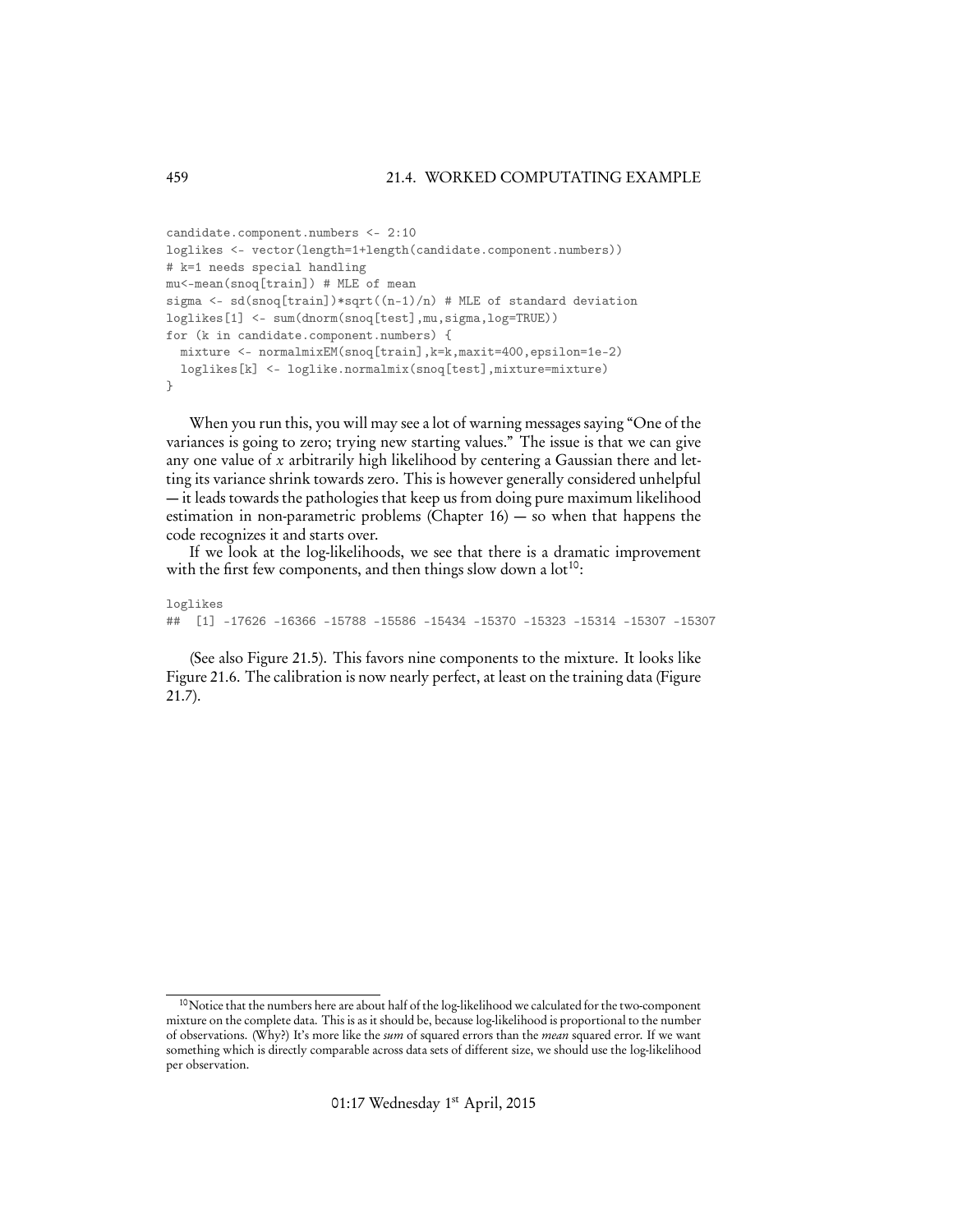

plot(x=1:10, y=loglikes,xlab="Number of mixture components", ylab="Log-likelihood on testing data")

FIGURE 21.5: *Log-likelihoods of different sizes of mixture models, fit to a random half of the data for training, and evaluated on the other half of the data for testing.*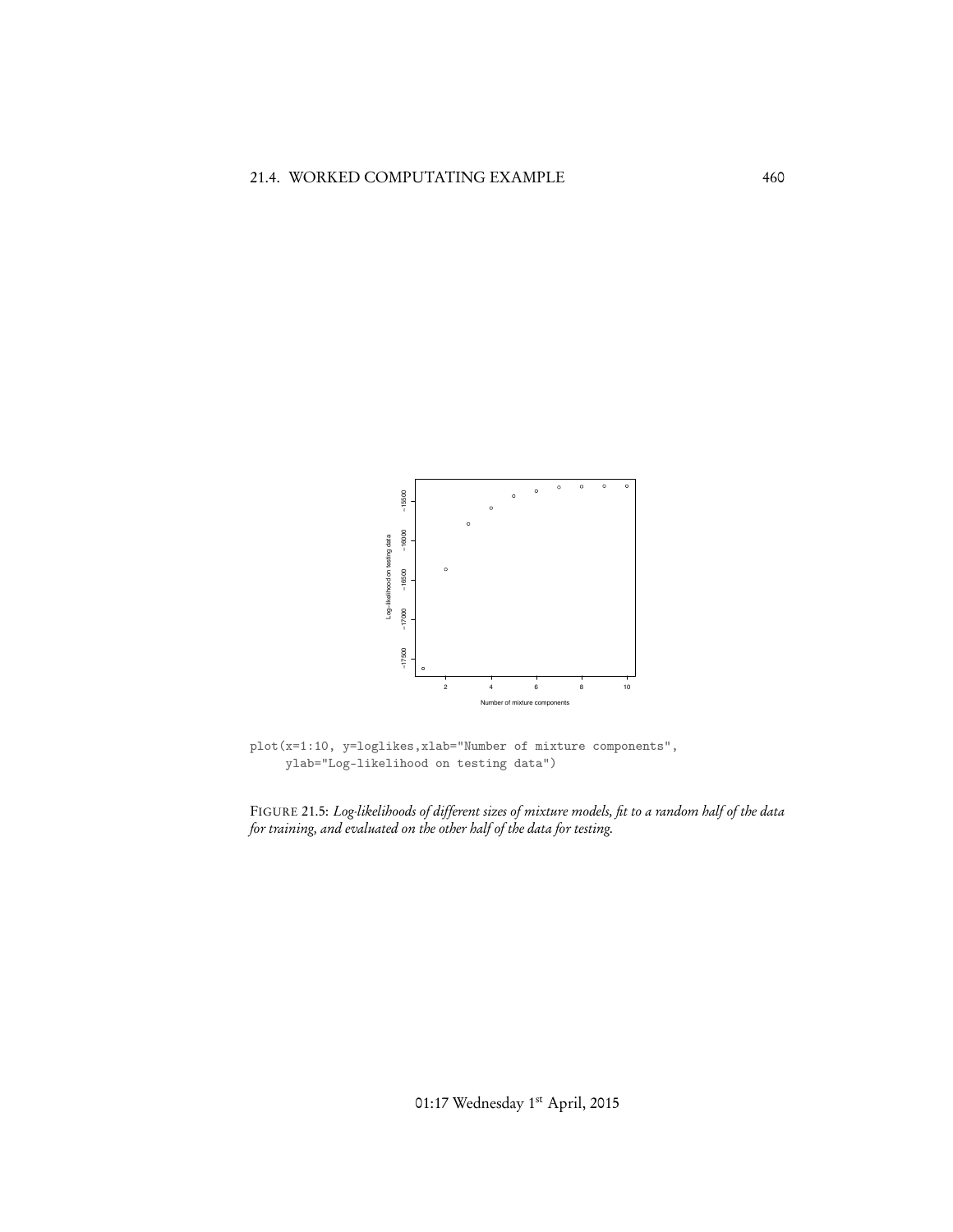

snoq.k9 <- normalmixEM(snoq,k=9,maxit=400,epsilon=1e-2) plot(hist(snoq,breaks=101),col="grey",border="grey",freq=FALSE, xlab="Precipitation (1/100 inch)",main="Precipitation in Snoqualmie Falls") lines(density(snoq),lty=2) invisible(sapply(1:9,plot.normal.components,mixture=snoq.k9))

FIGURE 21.6: *As in Figure 21.3, but using the nine-component Gaussian mixture.*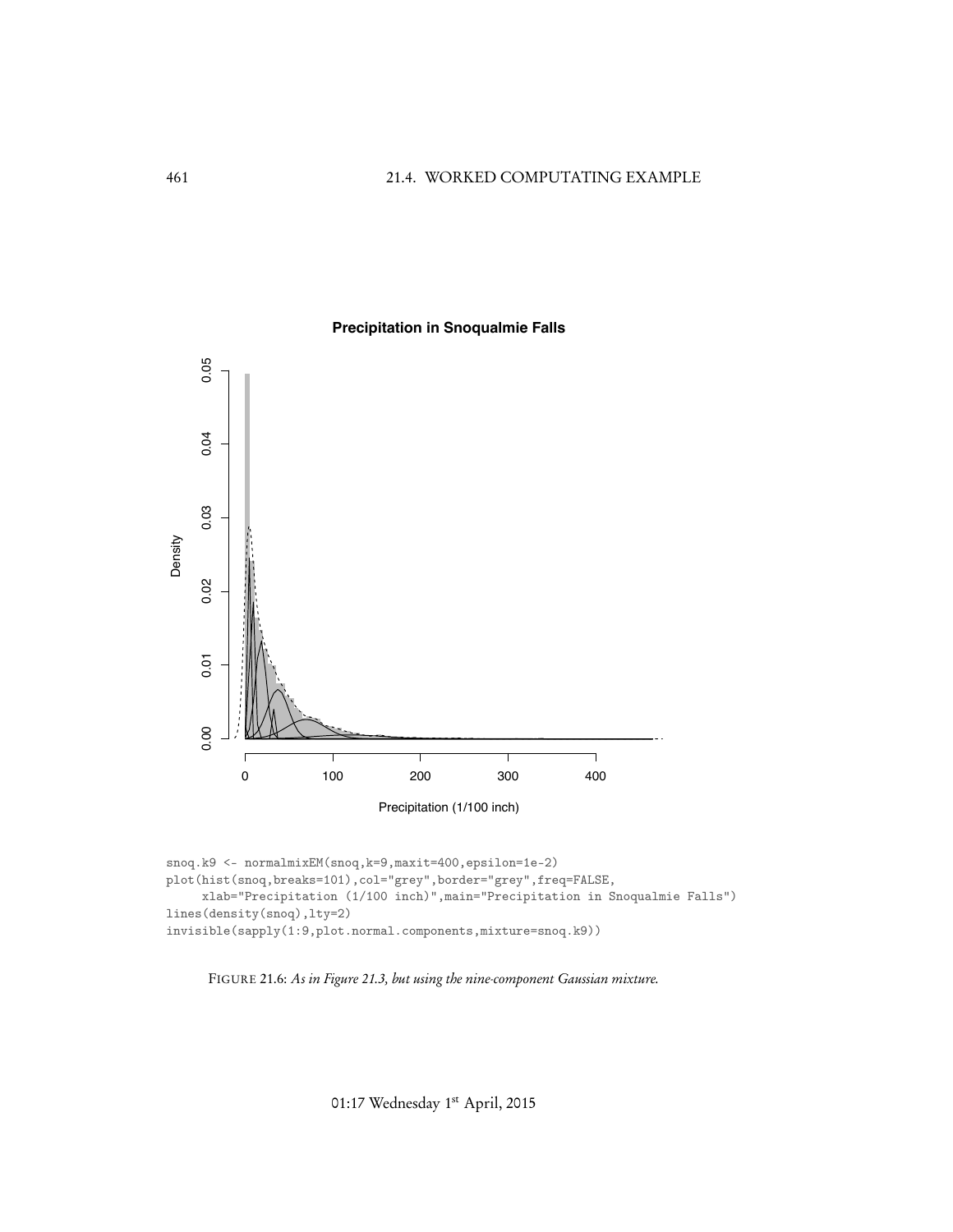

distinct.snoq <- sort(unique(snoq)) tcdfs <- pnormmix(distinct.snoq,mixture=snoq.k9) ecdfs <- ecdf(snoq)(distinct.snoq) plot(tcdfs,ecdfs,xlab="Theoretical CDF",ylab="Empirical CDF",xlim=c(0,1), ylim=c(0,1))  $abline(0,1)$ 

FIGURE 21.7: *Calibration plot for the nine-component Gaussian mixture.*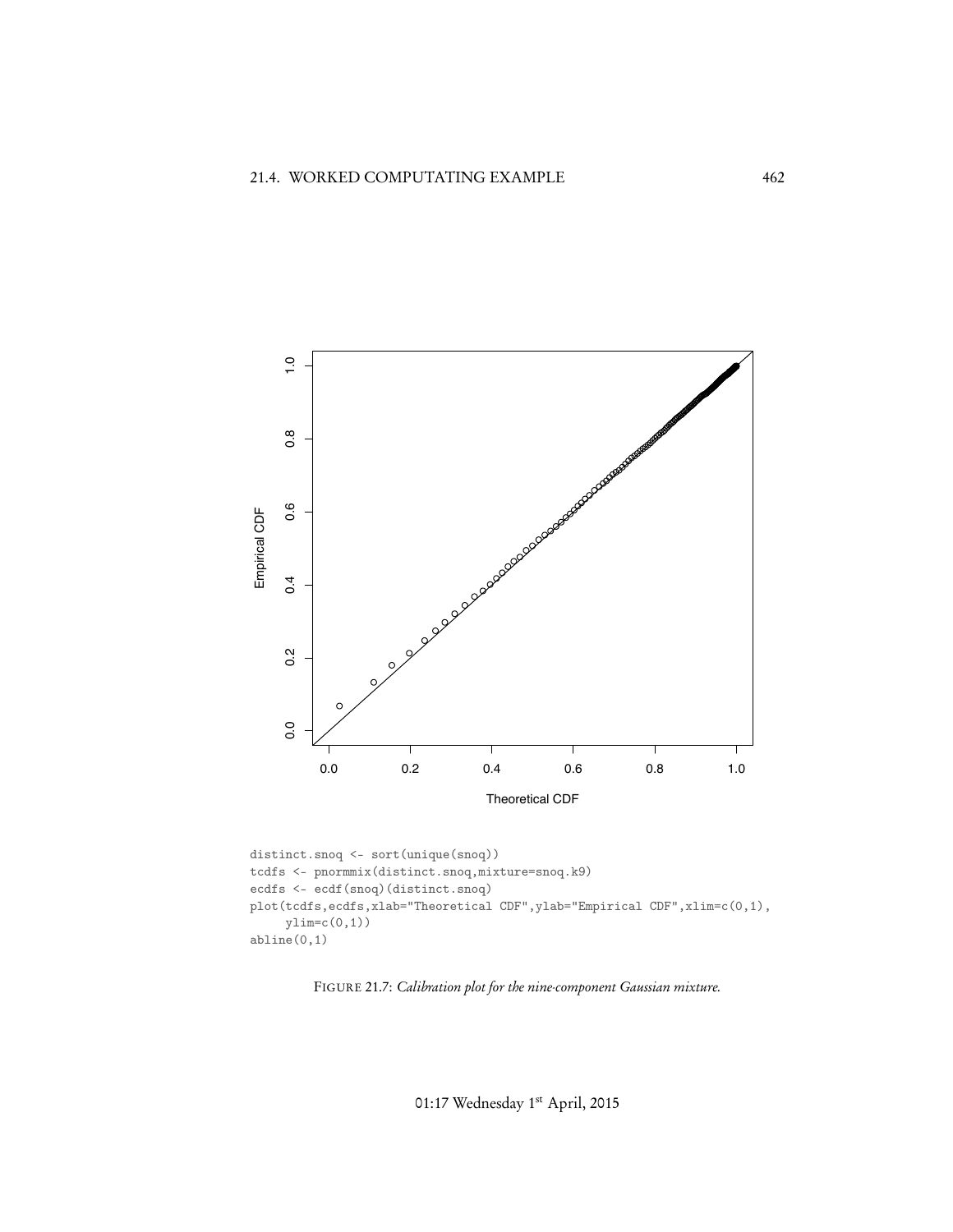#### 21.4.5 Interpreting the Mixture Components, or Not

The components of the mixture are far from arbitrary. It appears from Figure 21.6 that as the mean increases, so does the variance. This impression is confirmed from Figure 21.8. Now it *could* be that there really are nine types of rainy days in Snoqualmie Falls which just so happen to have this pattern of distributions, but this seems a bit suspicious — as though the mixture is trying to use Gaussians systematically to approximate a fundamentally different distribution, rather than get at something which really is composed of nine distinct Gaussians. This judgment relies on our scientific understanding of the weather, which makes us surprised by seeing a pattern like this in the parameters. (Calling this "scientific knowledge" is a bit excessive, but you get the idea.) Of course we are sometimes wrong about things like this, so it is certainly not conclusive. Maybe there really *are* nine types of days, each with a Gaussian distribution, and some subtle meteorological reason why their means and variances should be linked like this. For that matter, maybe our understanding of meteorology is wrong.

There are two directions to take this: the purely statistical one, and the substantive one.

On the purely statistical side, if all we care about is being able to describe the distribution of the data and to predict future precipitation, then it doesn't really matter whether the nine-component Gaussian mixture is true in any ultimate sense. Crossvalidation picked nine components not because there really are nine types of days, but because a nine-component model had the best trade-off between approximation bias and estimation variance. The selected mixture gives a pretty good account of itself, nearly the same as the kernel density estimate (Figure 21.9). It requires 26 parame $ters<sup>11</sup>$ , which may seem like a lot, but the kernel density estimate requires keeping around all 6920 data points plus a bandwidth. On sheer economy, the mixture then has a lot to recommend it.

On the substantive side, there are various things we could do to check the idea that wet days really do divide into nine types. These are going to be informed by our background knowledge about the weather. One of the things we know, for example, is that weather patterns more or less repeat in an annual cycle, and that different types of weather are more common in some parts of the year than in others. If, for example, we consistently find type 6 days in August, that suggests that is at least compatible with these being real, meteorological patterns, and not just approximation artifacts.

Let's try to look into this visually. snoq.k9\$posterior is a  $6920 \times 9$  array which gives the probability for each day to belong to each class. I'll boil this down to assigning each day to its most probable class:

day.classes <- apply(snoq.k9\$posterior,1,which.max)

We can't just plot this and hope to see any useful patterns, because we want to see stuff recurring every year, and we've stripped out the dry days, the division into years, the padding to handle leap-days, etc. Thus, we need to do a bit of R magic.

 $11$ A mean and a standard deviation for each of nine components (=18 parameters), plus mixing weights (nine of them, but they have to add up to one).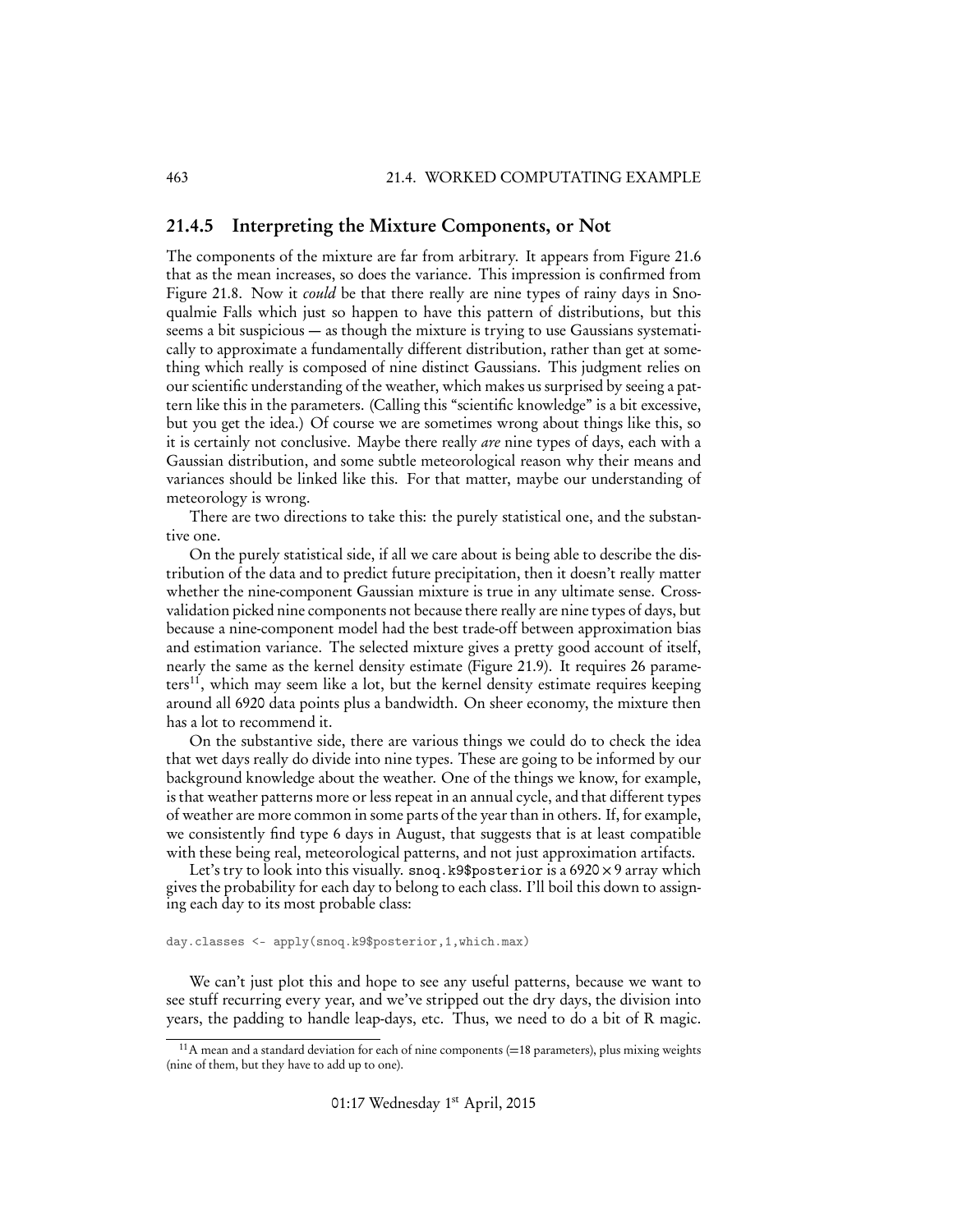

plot(0,xlim=range(snoq.k9\$mu),ylim=range(snoq.k9\$sigma),type="n", xlab="Component mean", ylab="Component standard deviation") points(x=snoq.k9\$mu,y=snoq.k9\$sigma,pch=as.character(1:9), cex=sqrt(0.5+5\*snoq.k9\$lambda))

FIGURE 21.8: *Characteristics of the components of the 9-mode Gaussian mixture. The horizontal axis gives the component mean, the vertical axis its standard deviation. The area of the number representing each component is proportional to the component's mixing weight.*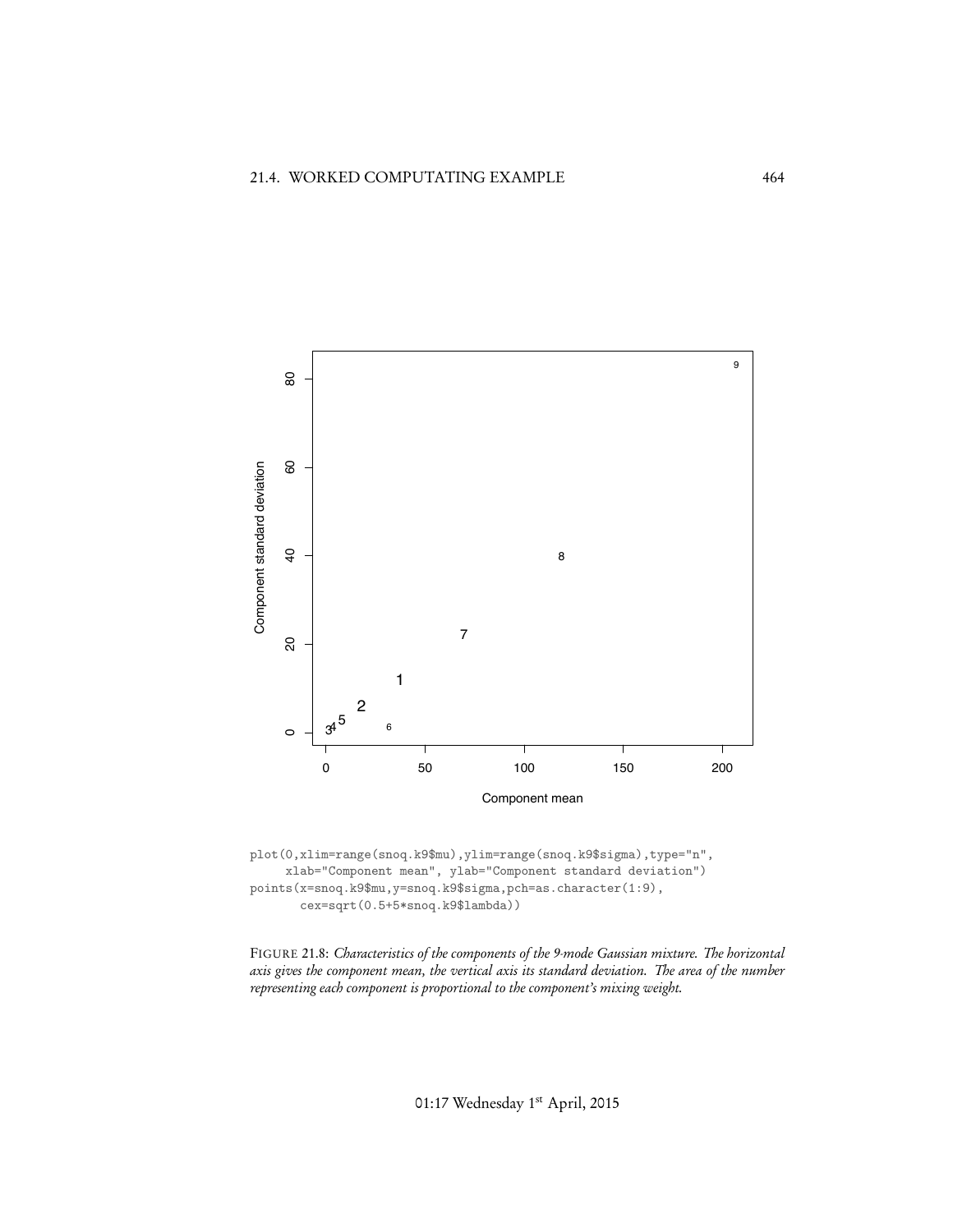

#### **Comparison of density estimates Kernel vs. Gaussian mixture**

main=paste("Comparison of density estimates\n", "Kernel vs. Gaussian mixture"), xlab="Precipitation (1/100 inch)") curve(dnormalmix(x,snoq.k9),add=TRUE)

FIGURE 21.9: *Dashed line: kernel density estimate. Solid line: the nine-Gaussian mixture. Notice that the mixture, unlike the KDE, gives negligible probability to negative precipitation.*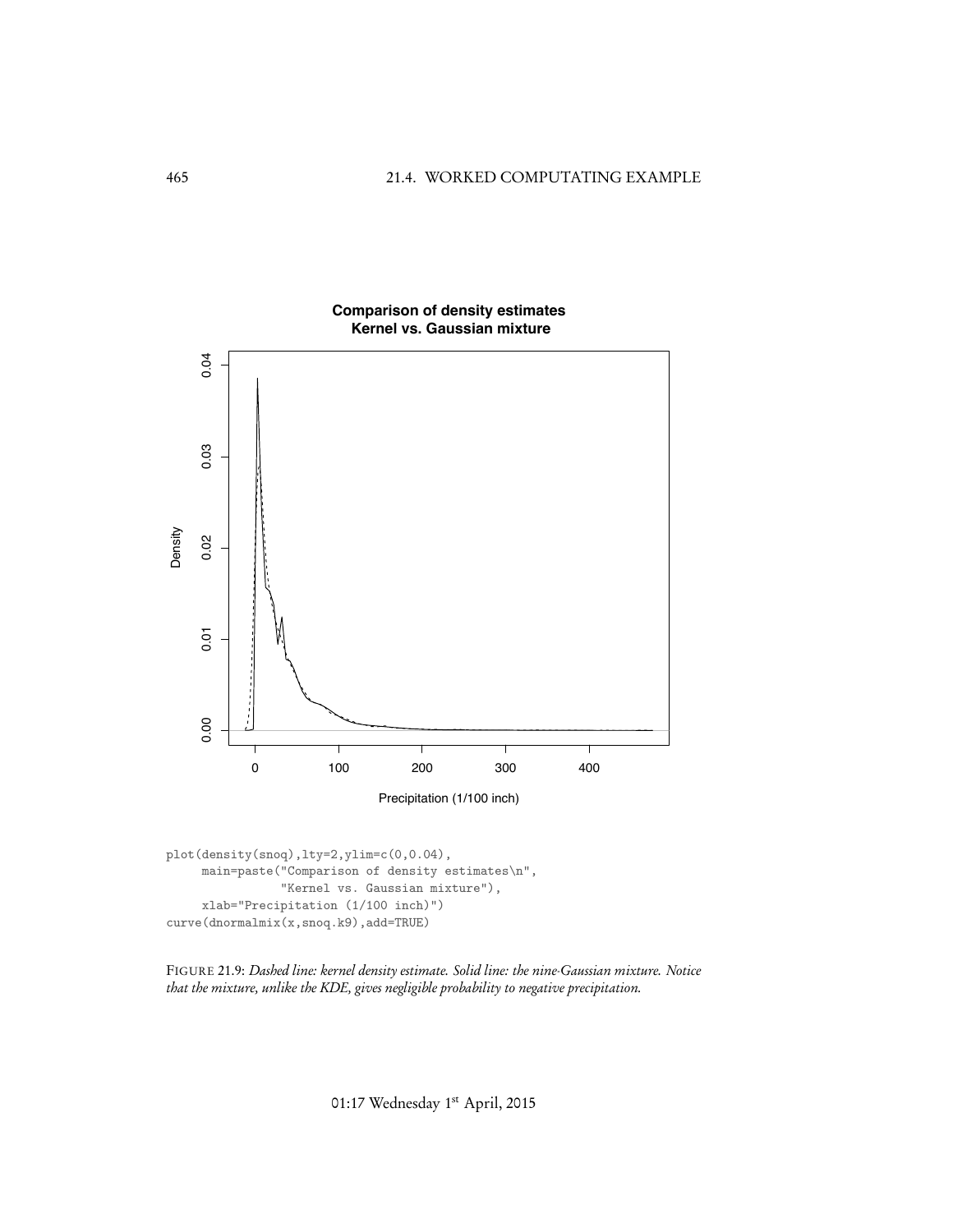Remember we started with a giant vector snoqualmie which had all days, wet or dry; let's copy that into a data frame, to which we'll add the classes and the days of the year.

```
snoqualmie.classes <- data.frame(precip=snoqualmie, class=0)
years <- 1948:1983
snoqualmie.classes$day <- rep(c(1:366,1:365,1:365,1:365),times=length(years)/4)
wet.days <- (snoqualmie > 0)
snoqualmie.classes$class[wet.days] <- day.classes
```
Now, it's somewhat inconvenient that the index numbers of the components do not really tell us about the mean amount of precipitation. Let's try replacing the numerical labels in snoqualmie.classes by those means.

snoqualmie.classes\$class[wet.days] <- snoq.k9\$mu[day.classes]

This leaves alone dry days (still zero) and NA days (still NA). Now we can plot (Figure 21.10).

The result is discouraging if we want to read any deeper meaning into the classes. The class with the heaviest amounts of precipitation is most common in the winter, but so is the classes with the second-heaviest amount of precipitation, the etc. It looks like the weather changes smoothly, rather than really having discrete classes. In this case, the mixture model seems to be merely a predictive device, and not a revelation of hidden structure.<sup>12</sup>

<sup>&</sup>lt;sup>12</sup>A a distribution called a "type II generalized Pareto", where  $p(x) \propto (1 + x/\sigma)^{-\theta - 1}$ , provides a decent fit here. (See Shalizi 2007; Arnold 1983 on this distribution and its estimation.) With only two parameters, rather than 26, its log-likelihood is only 1% higher than that of the nine-component mixture, and it is almost but not quite as calibrated. One origin of the type II Pareto is as a mixture of exponentials (Maguire *et al.*, 1952). If  $X|Z \sim \text{Exp}(\sigma/Z)$ , and *Z* itself has a Gamma distribution,  $Z \sim \Gamma(\theta, 1)$ , then the unconditional distribution of *X* is type II Pareto with scale  $\sigma$  and shape  $\theta$ . We might therefore investigate fitting a finite mixture of exponentials, rather than of Gaussians, for the Snoqualmie Falls data. We might of course still end up concluding that there is a continuum of different sorts of days, rather than a finite set of discrete types.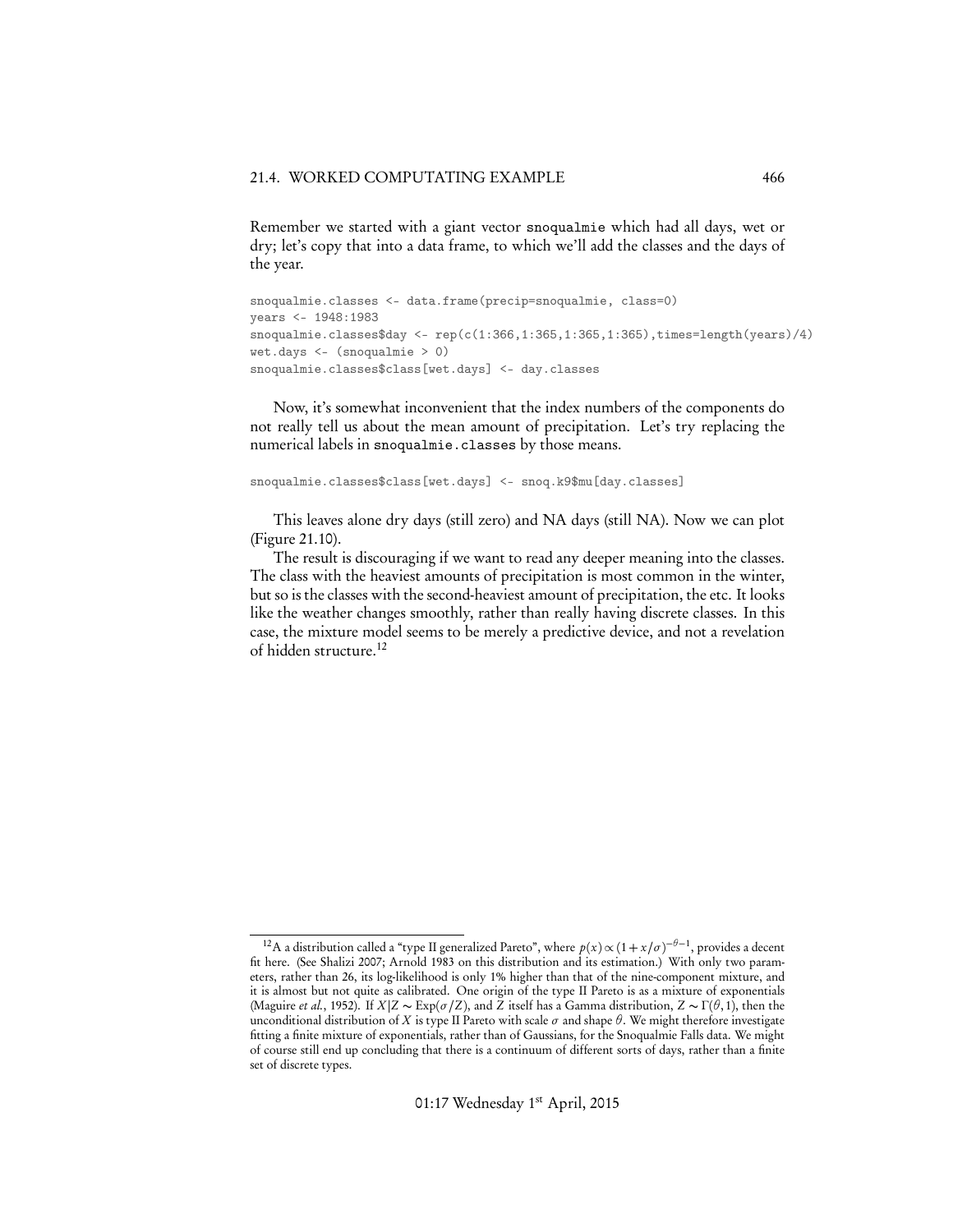

plot(x=snoqualmie.classes\$day, y=snoqualmie.classes\$class, xlim=c(1,366),ylim=range(snoq.k9\$mu),xaxt="n", xlab="Day of year",ylab="Expected precipiation (1/100 inch)", pch=16,cex=0.2) axis(1,at=1+(0:11)\*30)

FIGURE 21.10: *Plot of days classified according to the nine-component mixture. Horizontal axis: day of the year, numbered from 1 to 366 (to handle leap-years). Vertical axis: expected amount of precipitation on that day, according to the most probable class for the day.*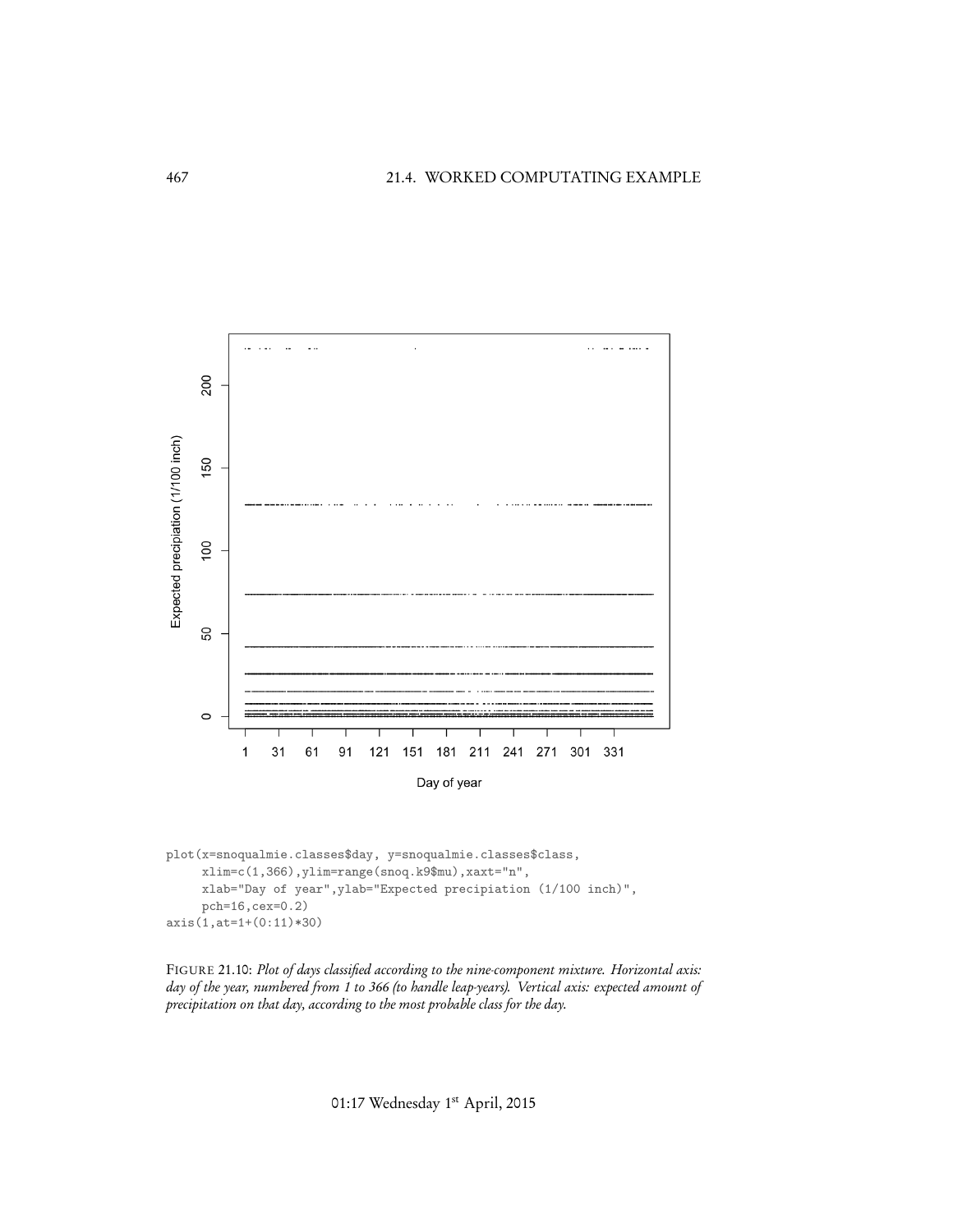#### 21.4.6 Hypothesis Testing for Mixture-Model Selection

An alternative to using cross-validation to select the number of mixtures is to use hypothesis testing. The *k*-component Gaussian mixture model is nested within the  $(k + 1)$ -component model, so the latter must have a strictly higher likelihood on the training data. If the data really comes from a *k*-component mixture (the null hypothesis), then this extra increment of likelihood will follow one distribution, but if the data come from a larger model (the alternative), the distribution will be different, and stochastically larger.

Based on general likelihood theory, we might expect that the null distribution is, for large sample sizes,

$$
2(\log L_{k+1} - \log L_k) \sim \chi^2_{dim(k+1) - dim(k)}
$$
\n(21.29)

where  $L_k$  is the likelihood under the *k*-component mixture model, and  $dim(k)$  is the number of parameters in that model. (See Appendix G.) There are however several reasons to distrust such an approximation, including the fact that we are approximating the likelihood through the EM algorithm. We can instead just find the null distribution by simulating from the smaller model, which is to say we can do a parametric bootstrap.

While it is not too hard to program this by hand (Exercise 4), the mixtools package contains a function to do this for us, called boot.comp, for "bootstrap comparison". Let's try it out (Figure 21.11).

The command in the figure tells boot.comp() to consider mixtures of up to 10 components (just as we did with cross-validation), increasing the size of the mixture it uses when the difference between *k* and *k*+1 is significant. (The default is "significant at the 5% level", as assessed by 100 bootstrap replicates, but that's controllable.) The command also tells it what kind of mixture to use, and passes along control settings to the EM algorithm which does the fitting. Each individual fit is fairly time-consuming, and we are requiring 100 at each value of *k*. This took about three minutes to run on my laptop.

This selected three components (rather than nine), and accompanied this decision with a rather nice trio of histograms explaining why (Figure 21.11). Remember that boot.comp() stops expanding the model when there's even a 5% chance of that the apparent improvement could be due to mere over-fitting. This is actually pretty conservative, and so ends up with rather fewer components than cross-validation.

Let's explore the output of boot.comp(), conveniently stored in the object snoq.boot.

```
str(snoq.boot)
## List of 3
## $ p.values : num [1:3] 0 0 0.07
## $ log.lik :List of 3
## ..$ : num [1:100] 7.926 0.48 0.624 1.479 3.335 ...
## ..$ : num [1:100] 2.75 2.64 3.62 2.09 5.06 ...
## ..$ : num [1:100] 2.46e+03 1.27 5.57e-02 1.04 4.55 ...
## $ obs.log.lik: num [1:3] 5096 2354 920
```
01:17 Wednesday 1<sup>st</sup> April, 2015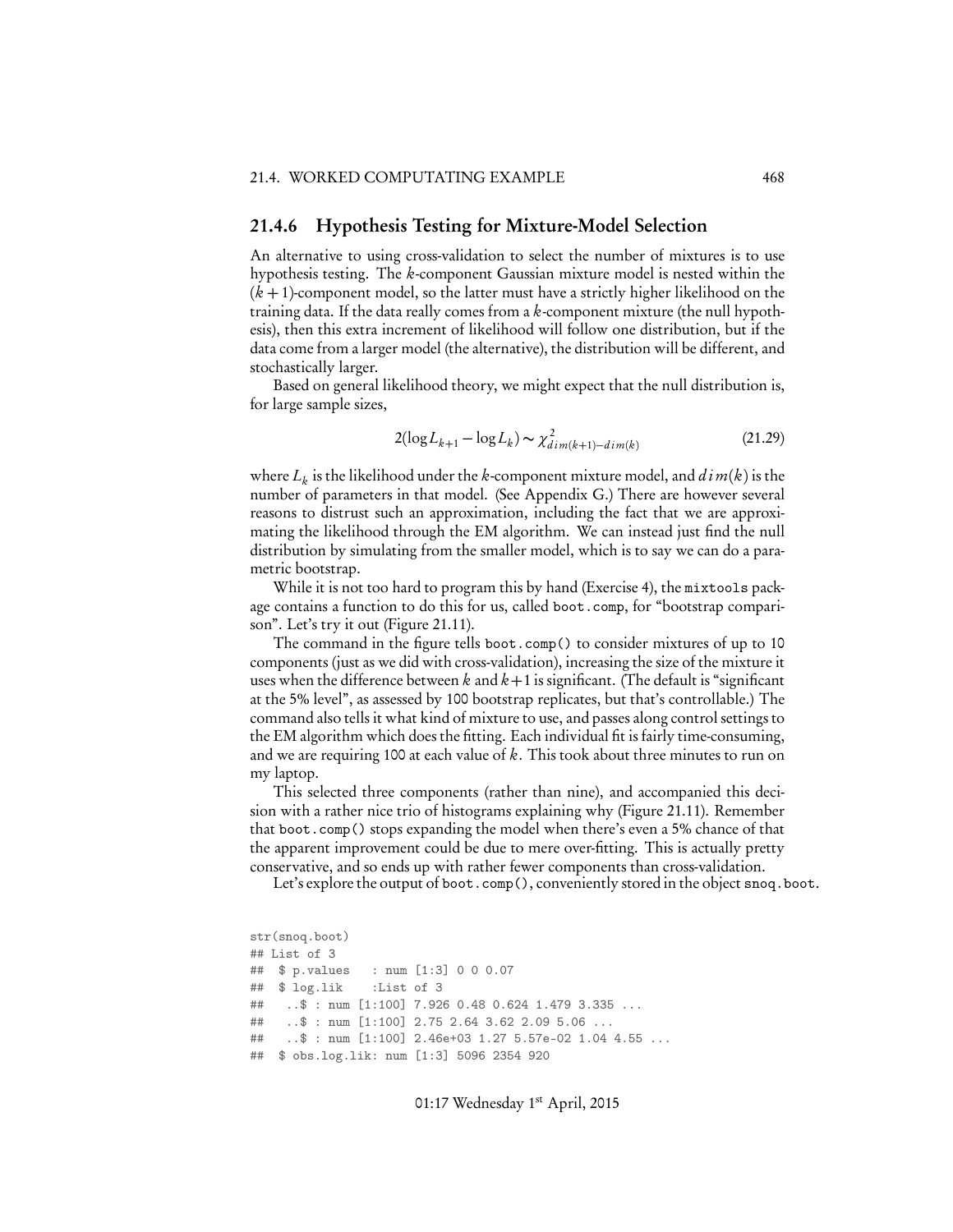



snoq.boot <- boot.comp(snoq,max.comp=10,mix.type="normalmix", maxit=400,epsilon=1e-2)

FIGURE 21.11: *Histograms produced by* boot.comp()*. The vertical red lines mark the observed difference in log-likelihoods.*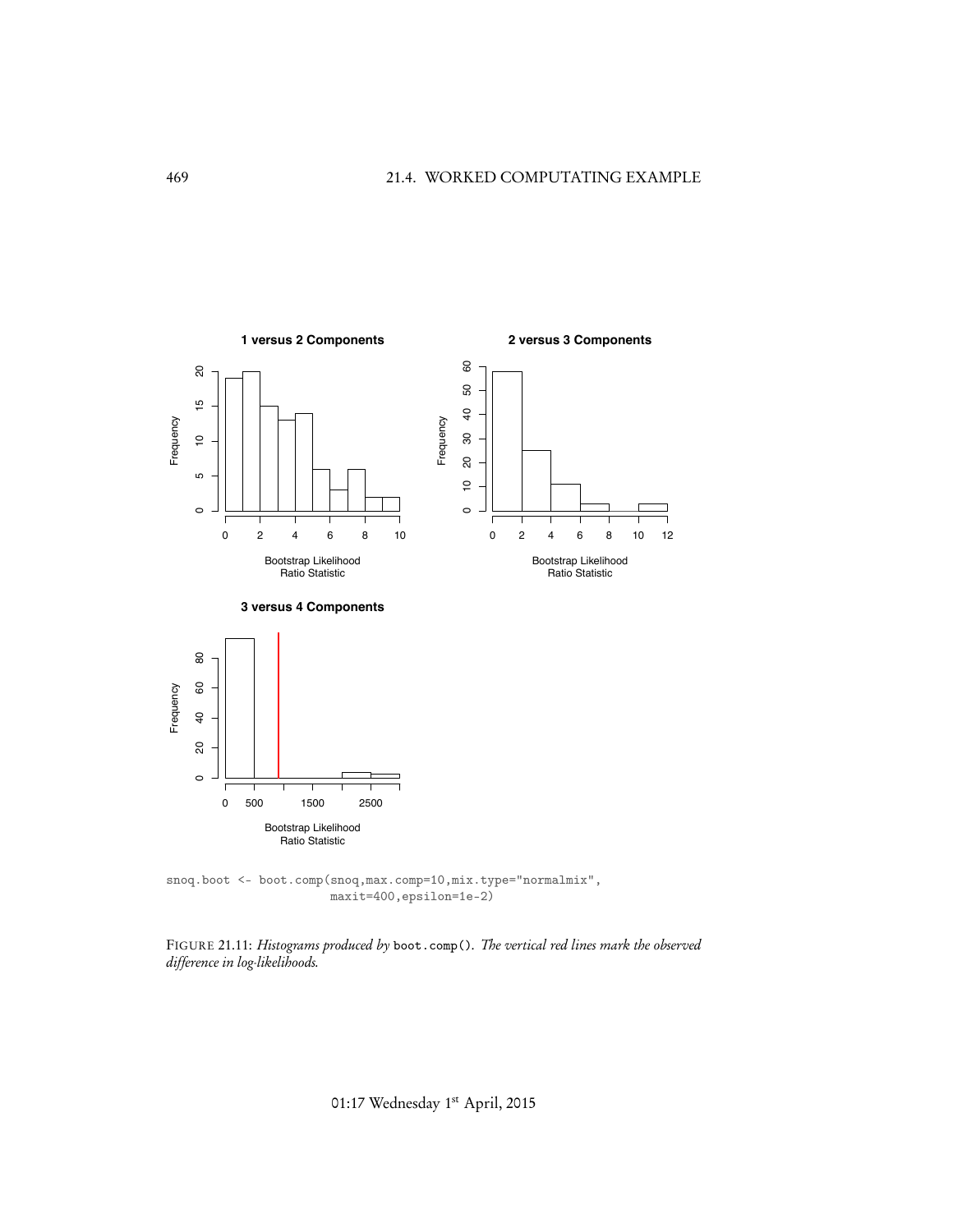This tells us that snoq.boot is a list with three elements, called p.values, log.lik and obs.log.lik, and tells us a bit about each of them. p.values contains the *p*-values for testing  $H_1$  (one component) against  $H_2$  (two components), testing  $H_2$ against  $H_3$ , and  $H_3$  against  $H_4$ . Since we set a threshold p-value of 0.05, it stopped at the last test, accepting  $H_3$ . (Under these circumstances, if the difference between  $k = 3$  and  $k = 4$  was really important to us, it would probably be wise to increase the number of bootstrap replicates, to get more accurate  $p$ -values.)  $\log$  lik is itself a list containing the bootstrapped log-likelihood ratios for the three hypothesis tests; obs.log.lik is the vector of corresponding observed values of the test statistic.

Looking back to Figure 21.5, there is indeed a dramatic improvement in the generalization ability of the model going from one component to two, and from two to three, and diminishing returns to complexity thereafter. Stopping at  $k = 3$  produces pretty reasonable results, though repeating the exercise of Figure 21.10 is no more encouraging for the reality of the latent classes.